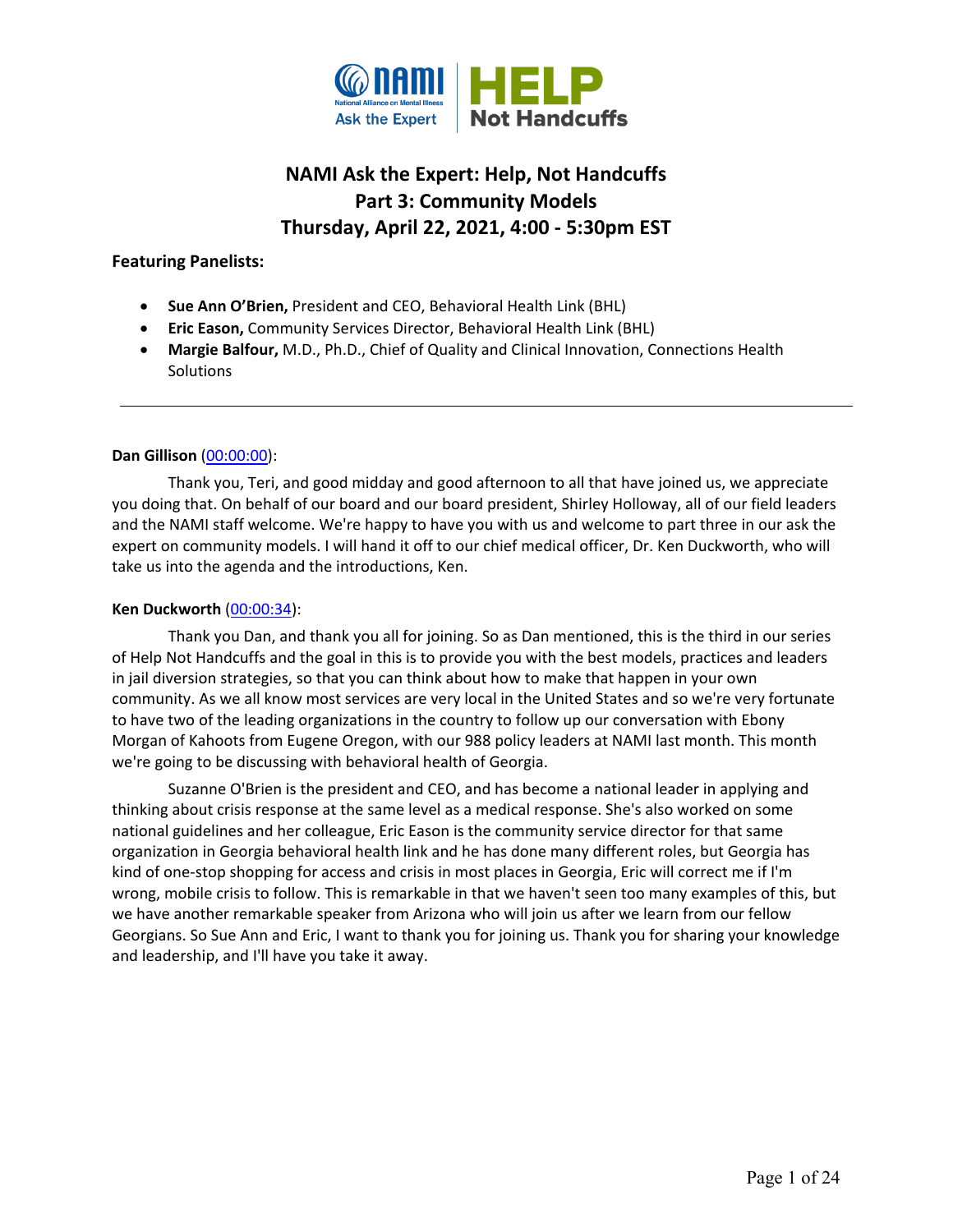

# **Sue Ann O'Brien** [\(00:02:22\)](https://www.rev.com/transcript-editor/Edit?token=K8w9JYqLJiwYoRuTiqaoqUih1VfWyjGzYmxzlsct5nuhGbvlYDMjsWTmQhcManufgvPVmzH3fEbwKOVDxtkdp_Y5bOU&loadFrom=DocumentDeeplink&ts=142.56):

Sure. Thanks so much, Dr. Duckworth for that introduction, as you said, I'm Sue Ann O'Brien, I'm the president and CEO of behavioral health link. We are based in Atlanta, Georgia, and currently we operate the Georgia crisis and access line, which is the single point of entry into all crisis services for the State of Georgia. We also provide mobile crisis services to two thirds of the State and we have a software platform that makes, what I like to say is keep all the trains running on that track. So I hope that we will be able to share with you a little bit about what we do today in Georgia, and it'll help inform your practice in your respective state.

See if I can go to the next slide. Jordan, I'm not sure I have control of the PowerPoint, can you forward for me? Thank you. So just by way of introduction here, you have all been hearing you had a prior presentation on the CAHOOTS model, mobile crisis has been all over the news, it's a really hot topic right now and for really good reason. There is no better time than right now for all of us to start reenvisioning how we can provide a safe cost-effective mobile outreach crisis care to folks in the community, in their own homes, wherever they are in crisis, that results in a lot better clinical outcomes than some of the alternatives to that. So I would just share with you to start with this article was published just last month in CNN, the title alone is compelling, there's a new approach to police response to mental health emergencies, and it's by taking the police completely out of it.

We know that 20 to 50% of fatal law enforcement encounters, actually involved a person with some type of mental illness, conversely 70% of situations in which mobile crisis is dispatched to the person's home or community locations those get resolved onsite without the need to engage law enforcement or to step up to a higher level of care. A couple more articles I would just make note of, if you subscribe to crisis talk, this is an article that comes out fairly frequently that the mental health care shouldn't come in the back of a police car, it was one of the most read articles of 2020 and then just a couple of weeks ago we had an article from Preston Looper on how the time is now to start standardizing mobile crisis services across the country. We know that law enforcement, even with the best of intentions when law enforcement engages in helping a person in crisis that can often be very traumatic to that person.

When you call 911, we know that there's two outcomes from that phone call, you're either going to get a law enforcement dispatch, or you're going to get an EMS ambulance dispatch. When you get a law enforcement dispatch, majority of the time that person is going to end up in jail or incarcerated and we know that people with mental health issues are incarcerated sometimes up to three to four times greater than what we find in the general population. So diverting away from jail or from hospital ERs is really the goal with what we're going to be sharing with you today. So if you don't register and you don't follow crisis talk, I'd encourage you to do so, there's a lot of really great information there. Just backing up, many of you on the call have probably heard of the Crisis Now guidelines.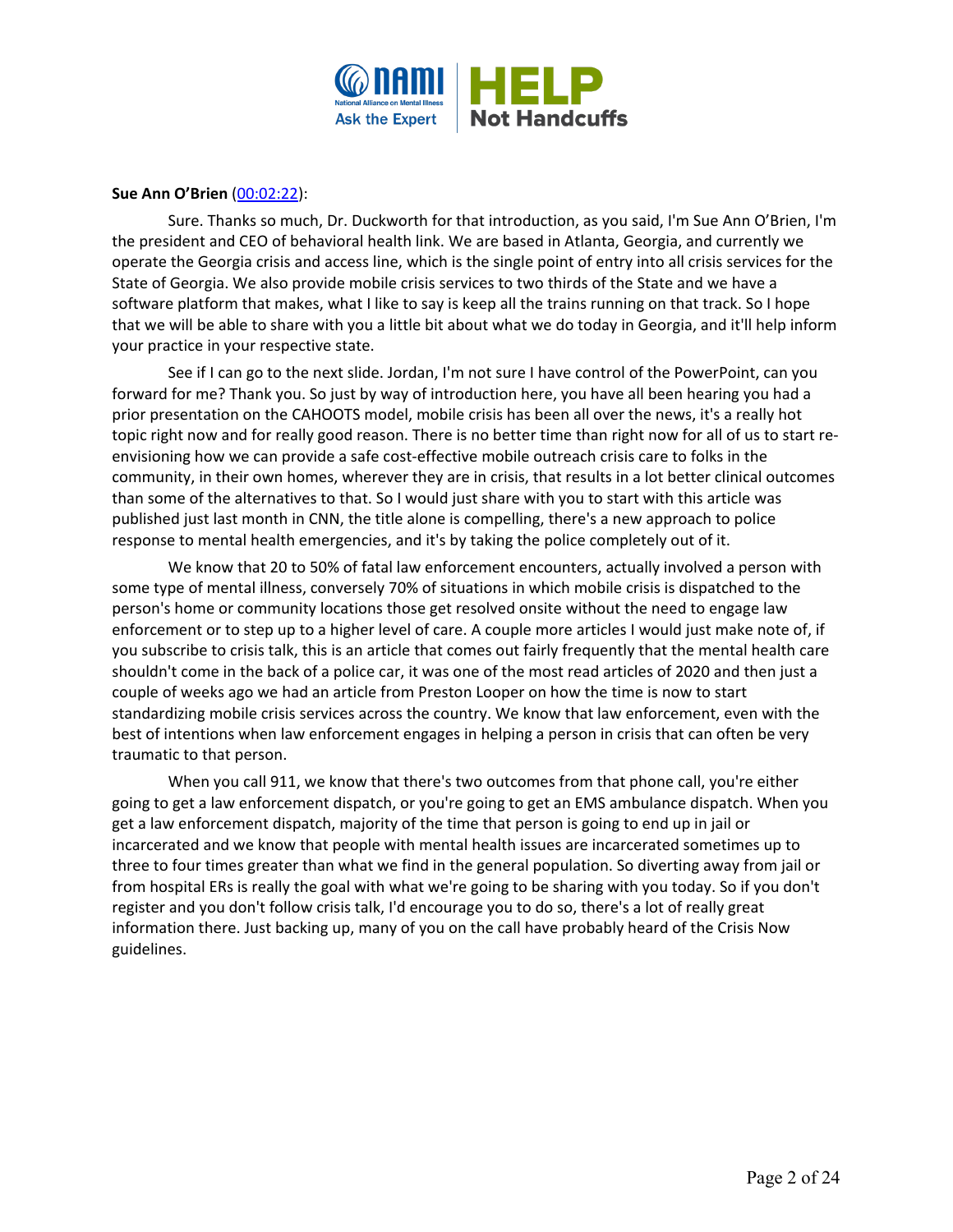

# **Sue Ann O'Brien** [\(00:06:52\)](https://www.rev.com/transcript-editor/Edit?token=lsqA-M7-uShW-qvBK6T00isdBvyo97B5HgjgAWTxlk8MGlixh_6FJmZBTQODz4jkwu442WPn5G1WYCFK9t4zhztrGks&loadFrom=DocumentDeeplink&ts=412.25):

If you haven't, the website is a crisisnow.com, the guidelines were put forth by the national association of state mental health and program directors in partnership with SAMHSA, these came out in July of last year and they really start setting forth a national framework for crisis care that's a lot less fragmented. We all know that if you've seen one county or one state in crisis care, you've seen just that one and we have no federal standard for crisis response. Now conversely, if we look at a response for physical health issues, we have a very robust system on that side, we have 911 doesn't matter what state you're in, you could be traveling, you could be on vacation somewhere in a place you've never been to before and you know what to do to access help in the physical health emergency and you know what's going to happen from that phone call.

You're going to get an ambulance that arrives within a certain amount of time and you're going to get care that matches whatever situation that you're facing. This framework attempt to put forth some guidelines that will help us get on the same page with mental health parody when people are in a mental health crisis. The idea here is that a mental health crisis can be just as life-threatening as a physical health crisis and we want to have the same level type of response that we have on the physical health side. Mobile crisis services are a really key component to that. So a little bit about that structure coming out of these national guidelines, as I said, I'll use Georgia as an example because we have three of these four components here in Georgia, the crisis call center hub, as I said, the BHL operates the Georgia crisis and access line, which is the single point of entry into the state of Georgia's crisis system. So this is one hotline number that all the calls are coming into this call center. Many of you might have a statewide crisis hotline, maybe your state is looking to moving towards that, you might still be in a county based system or every provider in your area might have their own after hours or a crisis hotline, this all contributes to a very fragmented system of care. As states start moving towards one, two or three central entry points, you're going to have all these calls coming into one call center hub and somewhere between 80 and 90% of calls can be resolved over the phone.

Ideally for those remaining 10 to 20%, you have to have other levels of care, I guess, is what I would say, to be able to place those folks with a level of care that matches their need and not have a one size fits all. That second core component in this three legged model is the crisis mobile teams. Now in the Georgia model is really a 24/7, 365 response team, these are two person teams, Eric's going to dive more into a little bit of the operational details around this, but this is a clinician usually accompanied by a peer or a behavioral health technician level, a person as well, responding to folks wherever they are at in their home or in their community.

Then the third piece of this puzzle is really for those that can't be resolved. So earlier I said, usually around 70% depending on which state status you look at, around 70% of those mobile crisis responses are resolved in the person's home without going on to a higher level of care without going on to jail. That's a really significant cost diversion and it's just overall better care for the person and their family that was in crisis. The third component for that 10 or 20% that cannot be resolved in the community or in their home you need a crisis receiving center. Again, inpatient psychiatric hospitalization is not a one-stop shop, not a one size fits all for folks in crisis, but getting to a more shortterm crisis receiving center is really another option for those folks, Margie's going to talk a lot more about that later this afternoon as well.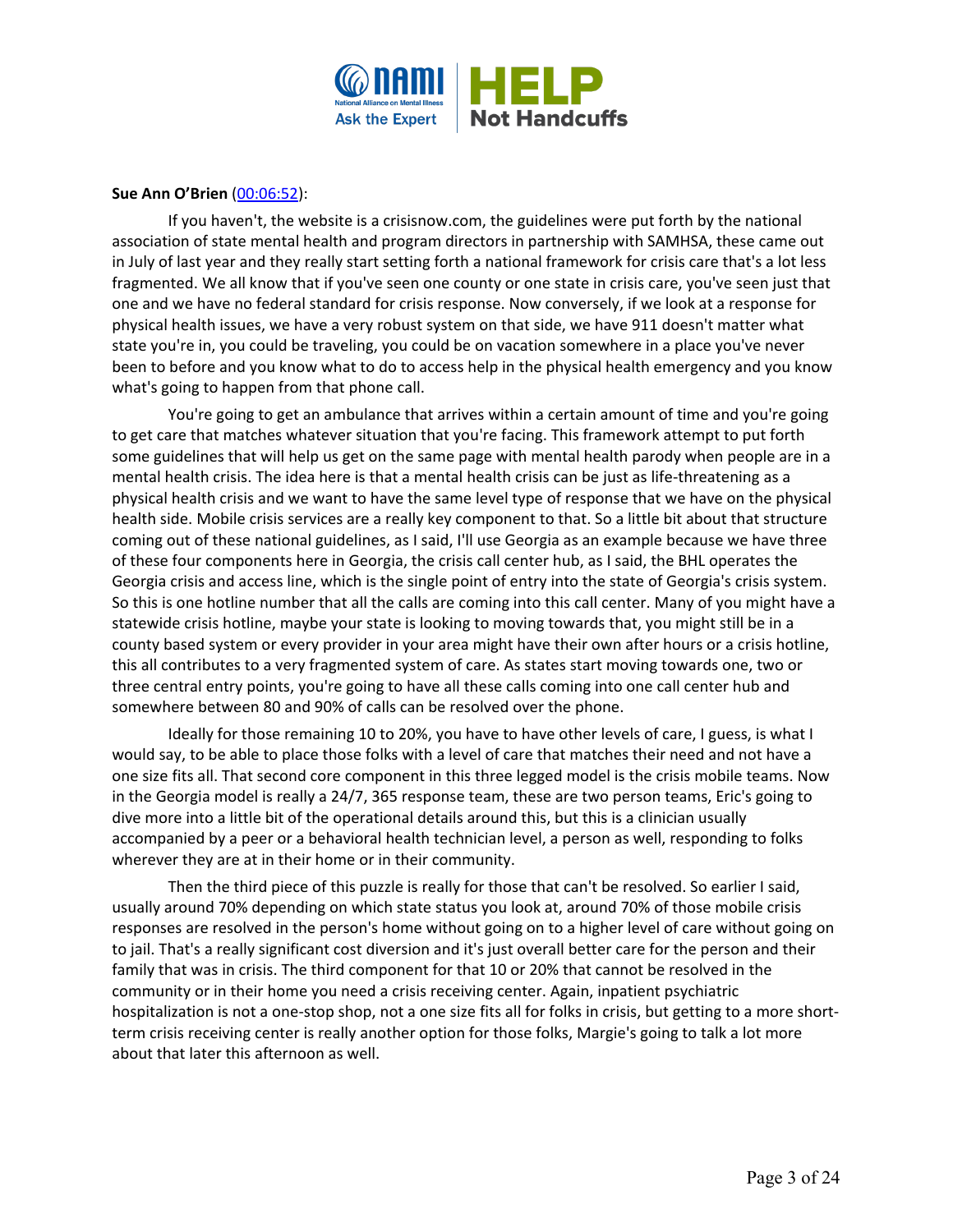

# **Sue Ann O'Brien** [\(00:11:36\)](https://www.rev.com/transcript-editor/Edit?token=r8vlW0UivYrIIGlKPRXI7UzY2f7lniEiEyencPXLNUdyqU_CVDMWeJ67X8nkGjyapjbmHGCi49WAtlibYpLivec8rJ8&loadFrom=DocumentDeeplink&ts=696.07):

So all of this comes together to form a really comprehensive, less fragmented, highly integrated approach. The technology platform that is part of what we offer at Behavioral Health Link, it's a software technology we call Care Traffic Control that really brings it all together. That's what allows our call agents at the Georgia Crisis and Access Line to be able to connect people to the appropriate level of care at the appropriate time. When Georgia first went live with this model, really back in 2006, they saw a \$1.7 million savings to the behavioral health system, just in terms of cost avoidance alone, from diverting away from jail and very costly ER services and resolving the majority of issues either on the phone or in-person at the person's home. Taking a deeper dive into what those best practice standards really outline as the gold standard for mobile crisis community-based response.

This is, as I said, a two person team that is usually a licensed individual, perhaps joined with a bachelor's level clinician or even a peer level staff, they outreach and dispatch to the location of the person in crisis, so we meet you where you are at, wherever you are at. The two person teams allow for safety and optimal engagement, we do a warm handoff wherever needed and like I said, Eric's going to talk a lot more about how we do that in Georgia and some of the specifics that hopefully you'll be able to use in your own area today. We also employ real-time GPS technology. This allows us to see which of our mobile crisis teams are not only available, but who's available and the closest to the person in need and be able to dispatch that team directly from the call center with just a one-click sending all that information directly to our mobile crisis team. So they know exactly what the caller's issue is and what they can expect.

We always attempt to make face-to-face contact without engaging law enforcement or EMS, unless it's absolutely required. We do have a risk assessment system that we use to guide our clinical decision-making around that. Also on the Crisis Now website, you'll see a five level scoring tool. This can be helpful, anybody can use this, when you go to the website you can download this, you can use the tool to assess your own system, whether it be at a provider level, a county level, a region, or a statewide, but you can use this as a checklist of where does your particular region fall in terms of getting to what we would consider the gold standard for crisis services, so just to helpful a resource there. Some of the outcomes from mobile crisis, and I took this with permission from Matt Boldman, Dr. Boldman, many of you might've heard him speak just a few weeks ago on some of the benefits of diverting away from jail and ER, but mobile crisis has a lot of very significant outcomes for the person.

There's an increase in community-based mental health services and engagement, reduced postcrisis hospitalization, reduced emergency department use and as I've mentioned a couple of times, very significant cost savings due to the diversion from inpatient admission. Really again, as I said, when I kicked off the time is now you all have heard that 988 is on the horizon as of July 16th of next year, 2022. All calls coming into the national suicide prevention lifeline when 988 will be alive three digit number. When folks call 988 they're going to route through the NSP online, much like they do today and get sent out to whatever the MSPL call center is in your state. This single event is going to be one of the biggest transformations of our behavioral health system as we know it nationally.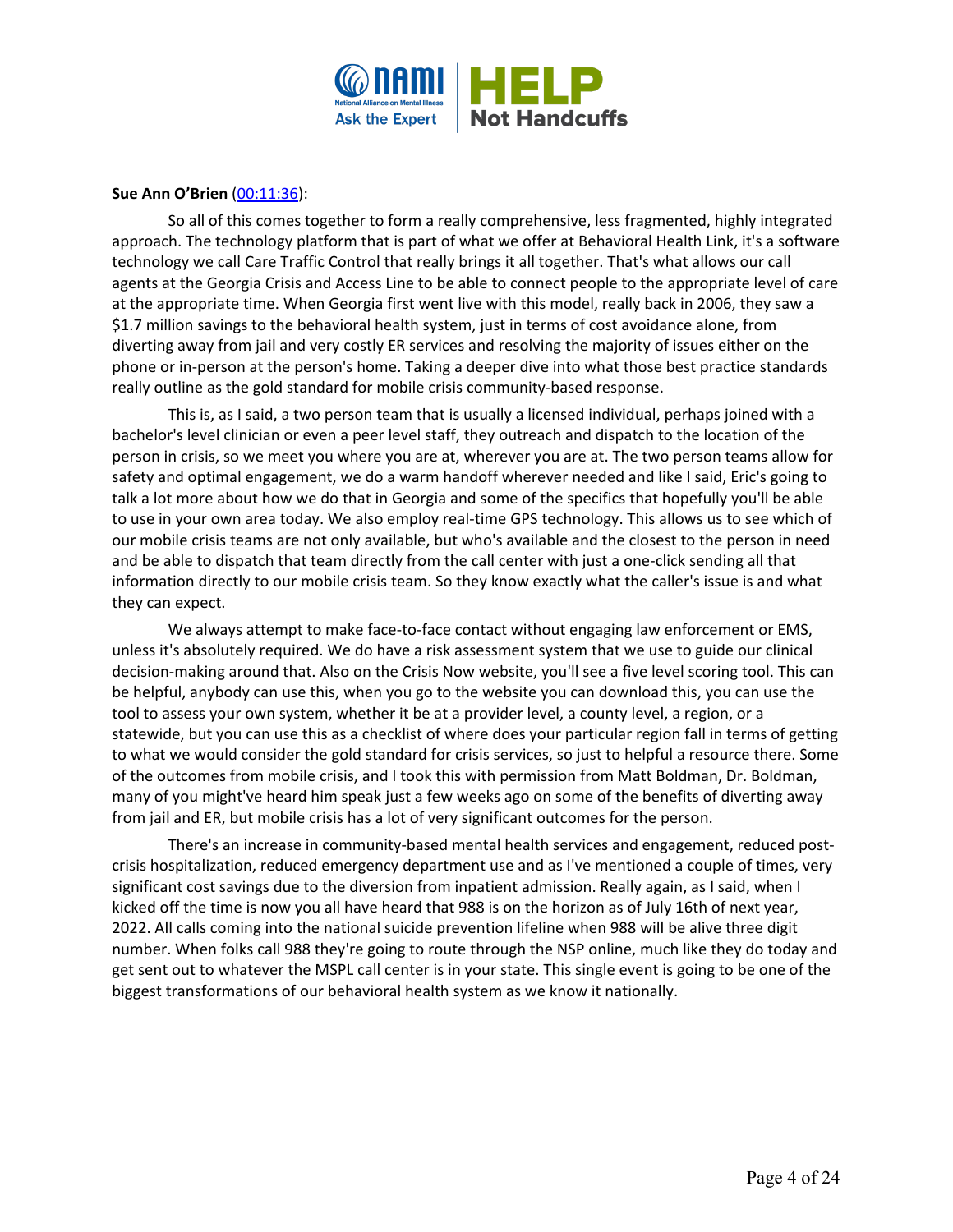

# **Sue Ann O'Brien** [\(00:16:20\)](https://www.rev.com/transcript-editor/Edit?token=Ao6y3SABIOGG0VcBUd8MR5Ukt3MUrAJX8dX302aqUnoVwlF2qhcDohwn-_futpF6SoValovfrfpohEI_HpBvY5x7uDI&loadFrom=DocumentDeeplink&ts=980.04):

So as we think ahead to having more accessibility for people in a crisis, having an easy three digit number, a way for people to access care when they most need it, where they most need it, and being able to have a more comprehensive approach to crisis care, that includes a call center, 24 seven mobile crisis and having some place for folks to go to that is not jail and not ER, is really what we're all striving for. So with that, I will hand it over to **Eric Eason**. Eric works at BHL, he's our director of community services and guru of all things mobile crisis and happy to have him share with you all the great work that we do in Georgia.

# **Eric Eason** [\(00:17:06\)](https://www.rev.com/transcript-editor/Edit?token=hYPtM_YT8HYcFUJwYcKjOOsEwX3Dg0SitIAcVKeowz0DofVZJGJ8ilrLvCqKdGpBoPEcFbvaht1Moa_BGK7PLQ78qiY&loadFrom=DocumentDeeplink&ts=1026.65):

Thank you, Sue Ann. Here in Georgia, we actually, Dr. Duckworth, have mobile in all 159 counties, but VHL provides that service in 104 of the 159. If you look on the map, we cover regions two, three, five, and six, that's the center four regions. That accounts for nearly 50,000 square miles and as of 2010, the last census numbers that I was able to locate a little over a population of about 7 million. We've of course grown in the last 10 years and we'll know soon how many people we're covering then. Georgia to give you a sense of scope, it takes about six to drive all the way from the Northern to the Southern tip of Georgia and about four to drive from east to west, I think of travel in those terms, if that's helpful to you all. Of course, when we're covering such a large area, it becomes really important that we staff strategically.

We hire staff who live and work in their own communities, without doing that it would be impossible for us to cover such a large area and get any kind of reasonable response time. We aim to have response averages under an hour, in our urban areas it's relatively easy to do that, in our more rural areas that of course is a challenge that we are sometimes able to do that where sometimes not. But as I said, having staff who live and work in their own communities is really critical to making that happen. Our teams are composed as Sue Ann mentioned of licensed professional clinicians. We also have paraprofessionals, we have board certified behavior analysts and we also have a large number of peers. Those peers are really critical to the work that we do and I'm going to emphasize in a few minutes about the importance that peers hold on our teams.

As Sue Ann mentioned, we have, I'll say the luxury of having a centralized phone operations system in Georgia, G-Cal or the Georgia Crisis Access Line is the single point of entry for mobile crisis. When they receive phone calls, they of course do all that they can to deescalate and refer people to appropriate services but as we know, not everyone is able to be deescalated and therefore, sometimes mobile becomes the most appropriate linkage for those folks. So in those cases, G-Cal has the ability to use the electronics processes to generate a dispatch that then populates on our electronic board. We have mobile dispatchers who monitor that board 24/7 and then are able to use the tools at their disposal to make an appropriate assignment of staff. Now I recognize that this is probably so small that you can't really read it, but I just wanted you to have a sense of what our live dispatch board looks like.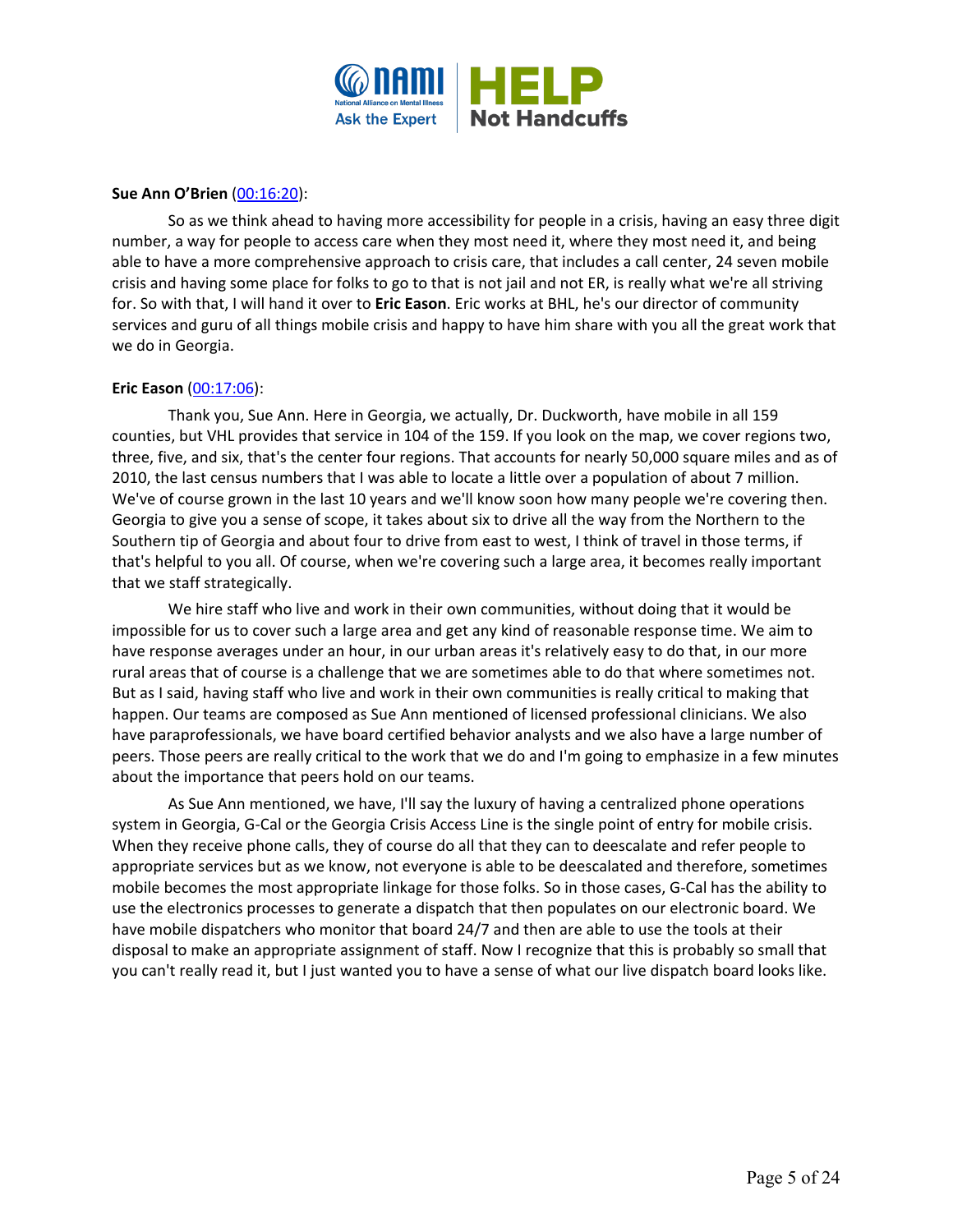

# **Eric Eason** [\(00:20:02\)](https://www.rev.com/transcript-editor/Edit?token=o2OK_k9D0Qci80_f5d_eyRKHXuex534wxsEYvt4B102sgedpNShjGyndI5bgo13sL-AxSYN7vrL6F0hx0YN-AGGx57Q&loadFrom=DocumentDeeplink&ts=1202.6):

This is a copy of the live dispatch board that we operate off of and so we're able to see, of course some of the information is redacted for privacy, but we're able to see at a glance, the names of individuals, the type of location, many of these are residences, there's a handful of jails, you'll often see in their street, you'll often see other types of agencies there. You have a designation for which team is responding as well as some basic address information to help us know that. So we have all this at our fingertips, we also have the ability with these buttons at the top to download that printed triage that G-Cal has created for us. So we have in front of us, a written document, it's generated as a PDF that provides us with all the information that G-Cal was able to obtain.

In pretty quick order, we're able to gather the primary reason for our consultation, a lot of the safety factors that have been screened at that point, as well as other critical information about why we're responding and what it is that we have to be able to do for folks. Sue Ann mentioned our leveling system, we do have a five level dispatch process, when G-Cal takes information, they have certain screening questions and they use certain metrics to determine based on safety factors, which level to assign that call. This level is then communicated to mobile who uses this as a guide to determine the safest and most appropriate way to respond to the dispatch location. We know that one of the biggest points of this whole series and I think we can all agree that by taking law enforcement out of this process, that's really one of our big goals to improve outcomes for folks. This system helps us do that to a large degree.

I won't read for you, but level one and level two calls indicate a need for police because of safety concerns, level one police leads level two mobile leads, but they're there with police. Levels three, four, and five don't necessarily involve police, it's possible they may escalate it's always a possibility, but by and large any call that is dispatched below a level two does not involve police at all. I pulled our numbers since July of last year, we've been dispatched to a total of about 10,000 dispatches and of that number only 2% were dispatched as a level one and only about 13% were dispatched as a level two. So more than 85% of our dispatches are not by default intended to be a response with law enforcement. Even when we do have to bring law enforcement along with us for safety concerns, we are usually able to help navigate that situation through the collaboration between law enforcement as well as our team, and many more times than not we are able to support a positive outcome that does not result in- ... able to support a positive outcome that does not result in arrest or incarceration. We do a tremendous amount of work with our law enforcement teams, so that they know who we are and they understand what we're doing, so that we can have successes like that.

We also have one of our latest and greatest things that we use is our GPS software. This is the dashboard that our dispatchers look at. You'll notice this yellow pin ... Keep in mind, this is test data. This is not reflective of the people we actually have working. We have a lot more. But if you look at the yellow pin, that's the location of the dispatch, the crisis location, where we're going to be responding. And we can see, based on this dropdown, the list of names of people. What is not reflected here, just because of the size of the screenshot I had to take, is each of these names also has a mileage designation, to tell you, "This person is 24 miles from the location, 37 miles from the location." We're able to, at a glance, be able to say, "I need a clinician. Here's the closest clinician. I need a parapro to support that person. Here's the closest parapro to support that person." So our dispatchers are able to use these tools to assign the two closest people to the call, to support the most rapid response possible.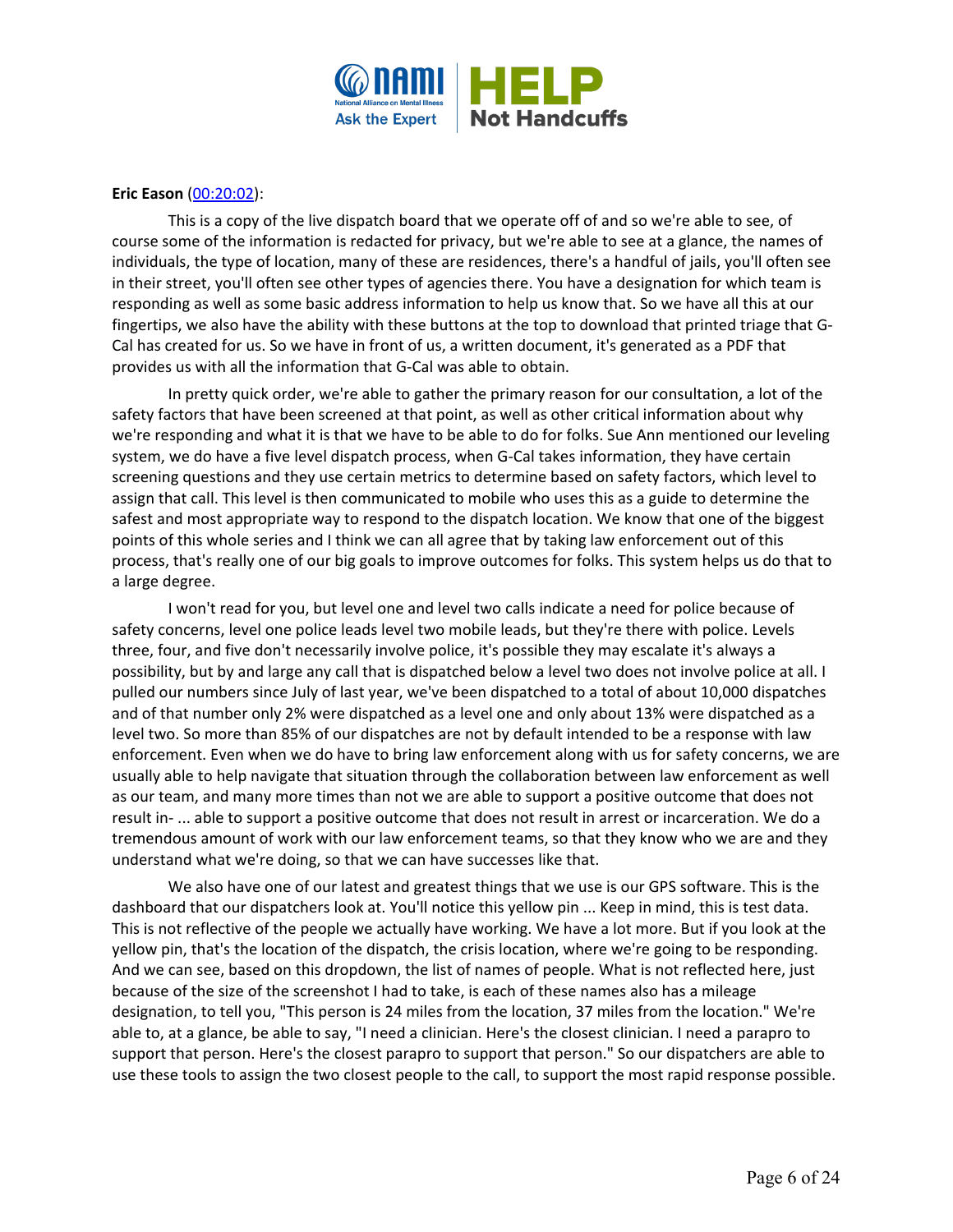

# **Eric Eason** [\(00:24:21\)](https://www.rev.com/transcript-editor/Edit?token=w7BBzApHp85bErnEybNm3A1PNEdHFw8iLty_5E-CcGe5A_Xc-er4ysb7YqWNceV1a0dZPpmgXwApe_5yhGhOQqsNe3o&loadFrom=DocumentDeeplink&ts=1461.21):

From the clinician or the team member's perspective, these are some screenshots of our app. There's the login screen. Here's the basic address. This is test data, so no worries about that. But this is an address that they're going to be responding to. You see they have to press an accept button. When they do that, that pops up the map to show them how to get there. And then they're able to return to that screen to indicate when they've arrived. So they use this app to be able to update their status in real-time. Apart from the GPS tracking, we're also able to get live information about where they are in the process.

So for instance, if you're seeing that a team is remaining on scene, it typically takes a team about an hour to complete an encounter and begin the linkage process. So if you see that a team is starting to be there for 75 minutes, 90 minutes, that's a clue that we might want to check in with that team and be sure that they're safe on site and nothing has happened. So it supports safety for not only the individual, but also the team. There's, of course, a list of assigned jobs that we're able to track. You see the statuses here, that the team was able to update in real-time as they go.

One of the components, of course, of any encounter with mobile is an assessment tool. I wanted to just let everyone know the basics of our assessment tool. It is very heavily focused on a risk assessment. Typically the reason we're sent is we often respond to people who are in a suicidal crisis. So that is the heart of much of what we do. Our risk assessment is based on the Columbia scale for suicide risk assessment. It also incorporates elements of Dr. Thomas Joiner's interpersonal theory of suicide. If you're not familiar with that, it measures suicide across lethality, capability, and looks at risk factors and protective factors as a means of assessing risk.

The assessment, of course, also includes current and historical information about symptoms, any diagnoses that this individual already has established, what types of treatments, medications, whether there've been particular outpatient treatments, inpatient treatments that have been helpful, or have not been helpful. We use all of that information as well as an evaluation of that person's natural support, natural existing people and resources that they have at their disposal that can help support them through this crisis event, to hold a discussion with that individual and to help that individual guide the conversation around, what do you think is going to be your best bet? Our clinician is there to ensure that we're not doing anything that's clinically inappropriate, inadvisable, or that violates our primary desire to keep the individual safe during this crisis. But we understand that having that person drive their own encounter is so critical, not only to having them invest in the process, but also, we find that it supports better outcomes.

When we were making this process, the linkage and the safety planning portion of our encounter is really a critical piece, because what we want to do is we want to focus on that person's own desire for treatment, their own decision-making processes. We use a safety plan intervention, which many of you are probably familiar with, developed by Dr. Stanley and Brown. That safety planning intervention helps us through this process. It helps them focus on natural supports. It kind of gives them an escalating series of steps for how to obtain assistance if their crisis were to recur in the future.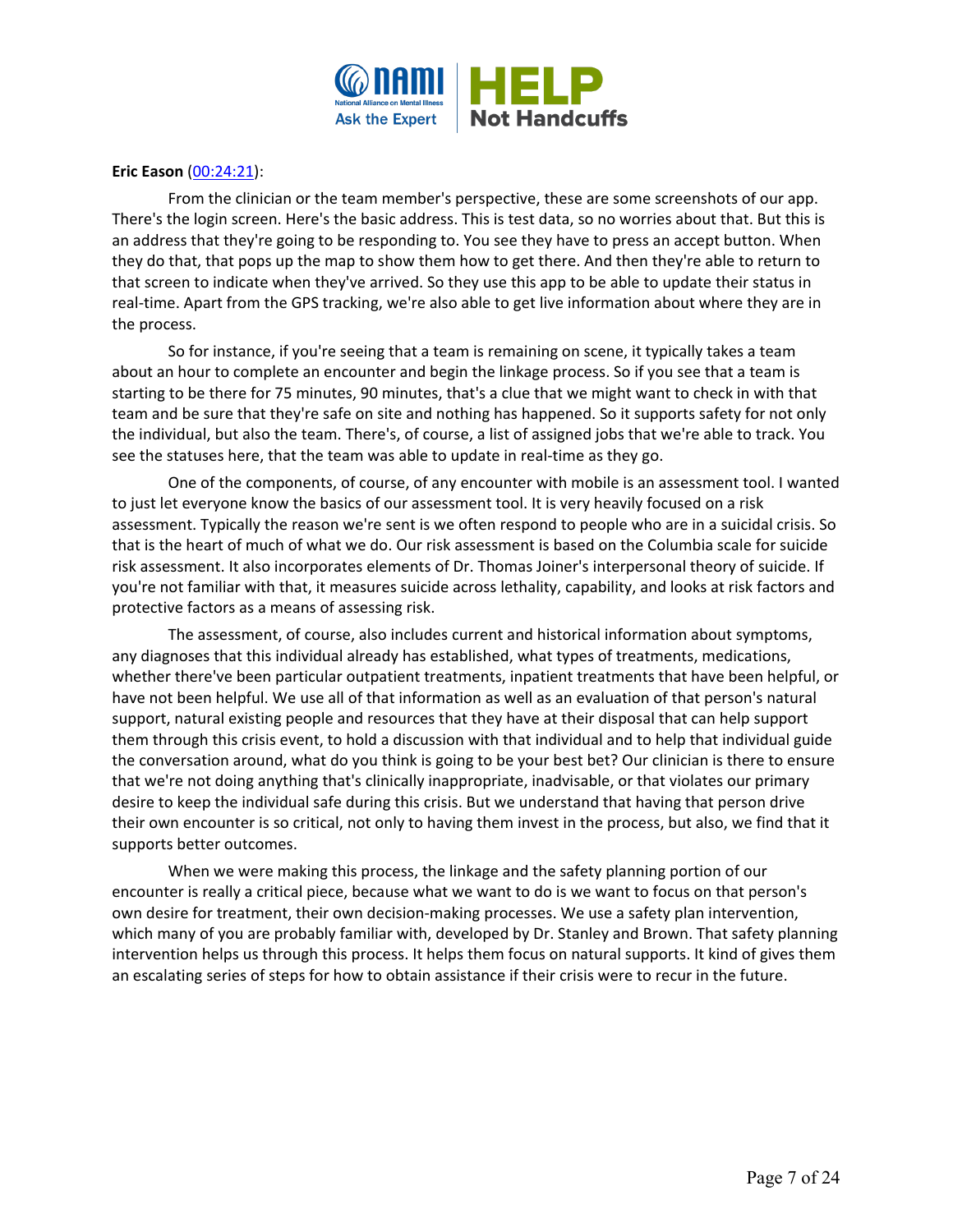

### **Eric Eason** [\(00:28:06\)](https://www.rev.com/transcript-editor/Edit?token=94-cD4YYLDUJyI7VaUSscxYVkGQxBxNYdAbMVIrCLF2y01sFfd3gfrkmXLk7qqHeSqhnHgbzl1HuQJlyJGqIBk1XouE&loadFrom=DocumentDeeplink&ts=1686.15):

So with all of this together, we use all of these tools to help make that final decision and then we're able to link people. Usually we're able to keep people in their homes, in their communities and help them link with some sort of community-based service, perhaps an outpatient appointment, perhaps some sort of more intensive community service than that. And of course, when we need to, we are able to refer for inpatient stabilization at a crisis unit or other location. Our clinicians do have the ability to initiate an involuntary referral, but that is a very small number of folks. Even the folks who we do wind up hospitalizing, we typically do that voluntarily. It's around about 6 or 7% of people that we wind up 1013-ing, of the total volume that we see. So it's a pretty small number of the total people that we're encountering.

Of course, follow-up is a critical piece as well. We find that the ability to follow up with someone, and we've had an encounter with, kind of helped cement that linkage. It gives us an opportunity to go back over that safety plan intervention that we developed with the individual. We get to ask them, "Have you had to use your safety plan? Do you understand it? Is there any piece of this plan that you feel like is not going to be helpful, that we might want to revisit?" So we can actually review it. Of course, our follow-up team has access to a copy of the document itself, and they can review that over the phone with the individual. That way they can also help coach them through improving that safety plan, or making a change if needed.

It also gives us an opportunity to confirm that they understand any types of referrals or resources we've provided them. So for instance, I may have given a person directions that they were supposed to walk into a facility between certain hours and here are the documents they need to have with them. But in a moment of crisis, sometimes even when you have a paper in front of you that tells you that, it's hard to process that information. So being able to talk to that person the next day and say, "Hey, I know we went over a lot of stuff last night, let's just go back over this and be sure you understand it." We typically will continue our follow-up until one of two things happens, either the individual finally makes it to that next step in treatment. So they finally make it to their appointment, at which point we hand off care. Or until the person for whatever reason says, "I appreciate your help, but I've got it from here." So we respect that preference and we do let them manage it for themselves.

Those follow-up conversations become really important for people who might be facing barriers to linkage. A lot of times we have folks, I'm sure this is a common problem, but we have a lot of people who have transportation limitations. They don't have transportation themselves. They don't have access to any kind of transportation that they're aware of. So sometimes we're able to help them think through, "Do you have a family member? Do you have a friend who might be able to support you? Is there access to public transit where you live? Is there any way for you to get a voucher for a cab or some sort of lift like that?" Or, in some cases, there are community providers that provide those resources to people who are potential or current consumers for their organizations. So we're able to help them navigate those resources and potentially find something that can help them out.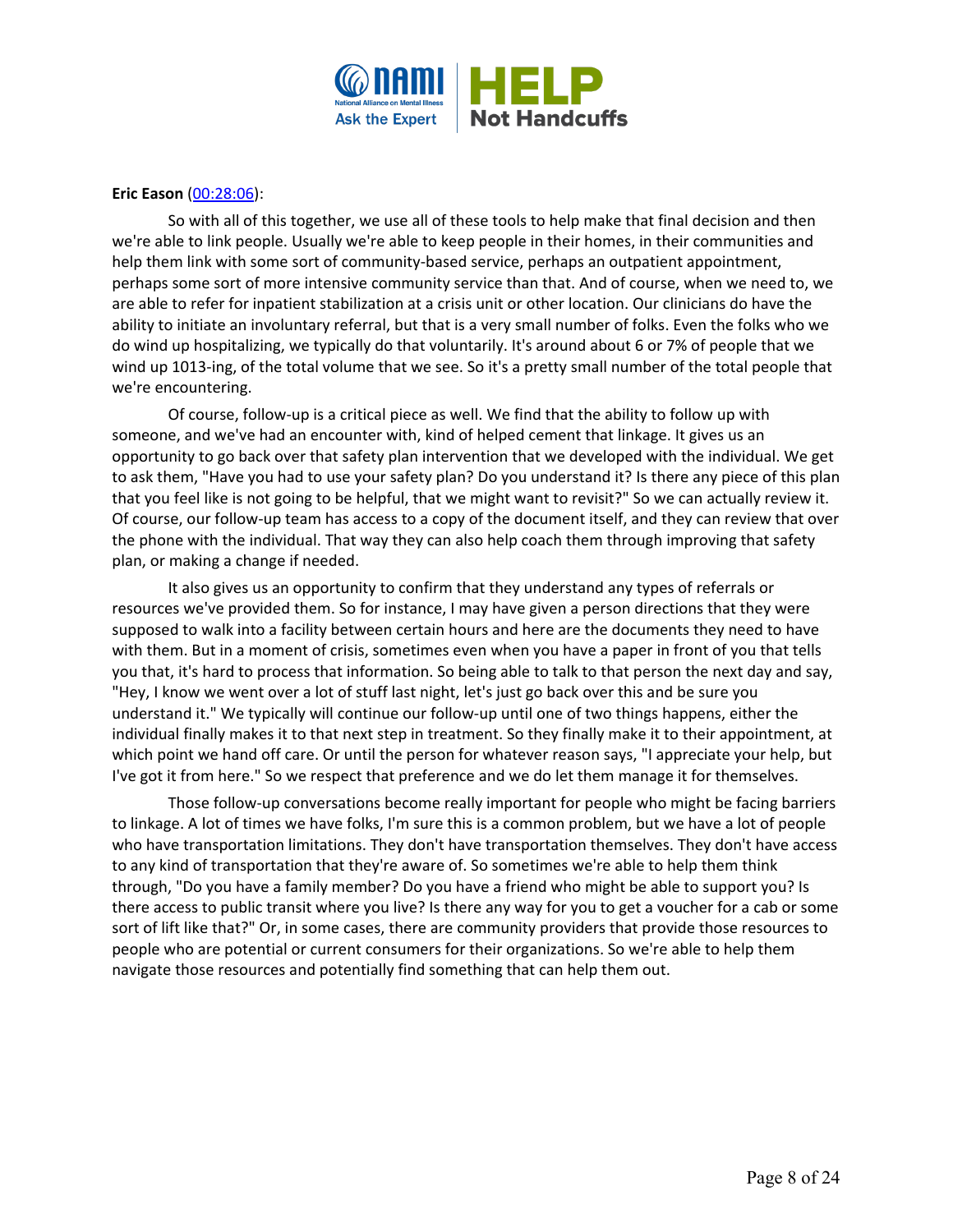

### **Eric Eason** [\(00:31:34\)](https://www.rev.com/transcript-editor/Edit?token=lPM7uXieinJMISX6-aL04rBh_LjL-JVvTn5z2bP9odsjdMGuEORLJkAzBmiLl60tAIKfTAbVteokCU2yte3-sZ8rt3c&loadFrom=DocumentDeeplink&ts=1894.56):

When I think about the primary components of what helps us be really successful in mobile, collaboration, collaboration, collaboration. I've talked to you today about all the people we collaborate with, law enforcement, sometimes with EMS. We collaborate with community providers. We collaborate with a lot of these other resources, transportation resources. Sometimes we'll refer to homeless housing resources, food resources, financial resources. We can't do that if we don't know each other. So we actually have people in all of our regions whose sole job is to develop these relationships and to nurture those relationships. In each of the counties in Georgia, there are multiple law enforcement agencies. So we've got a lot of law enforcement agencies we have to talk to. We do that constantly. We round back with people. We ask how things are going. We try to get feedback. What's working well, what's not working well. How can we be a better partner to you? That is really, really critical for any kind of mobile program to succeed, because we can't do it all on our own.

Not only does that collaboration extend outside the company, but it extends within our own team. The integration of CPS, as I talked to you about, has been a really, kind of an experiential change for us. That's something we had. CPSs, a number of years ago, we introduced those to the team. But we use them in somewhat of a limited capacity, only with our follow-up process. But beginning a few years ago, we started to integrate them into actual live response and we send them out on live response. It has been a fantastic decision, because the use of peers in that way, their skillset allows them to connect with people in a way that I can't do. It's the ability to talk to someone who understands your own experience from their personal experience. And that really has made a huge impact. They do continue to support our follow-up process as well, but it's really getting them out in the field that has, I think, been one of the smartest things we've done with how we're utilizing our peer skillset.

Of course, the emphasis on consumer-driven linkage is something I do want to highlight, because I do think that is really critical. If you tell someone what they're going to do, they're less likely to be invested or believe that that's going to be helpful. And we know that that tends to have a less positive outcome. So I think that's really a crucial piece. And then of course that collaboration among the team. No one ever does this work by themselves. There is always someone on the team with them. There is always a supervisor available, checking in, available to staff if there's a need. We do this as a team. Crisis work is very difficult, and isolating yourself and trying to be one person gets really exhausting really quickly. So being able to approach this as a team really helps support, not only those that we're serving, but even those of us on the team who are doing this great work.

I'm going to turn this over to our colleague, Dr. Balfour, who has a lot more to tell you about her program.

#### **Margie Balfour [\(00:34:56\)](https://www.rev.com/transcript-editor/Edit?token=gZkt6bYHmBmcaOxseVyGh7Fpr72Tz8_ijovsokeboZ26vq9HLU8lhQhDaZgT1VnKRND7CpbouUXwOxAnN8XmbQpsfLA&loadFrom=DocumentDeeplink&ts=2096.21):**

Hi, thanks for having me. My name's Dr. Margie Balfour. I am a psychiatrist out here in Arizona. I work-

#### **Ken Duckworth** [\(00:35:05\)](https://www.rev.com/transcript-editor/Edit?token=LGhKx1r6J4FqE-6eW2S9MJsiA7yg3FTgtfqOQsp-pLFt418SY3_DATGhF7fOewEAYR2NXrNsSubOMJ3PBnnMIF4MvS0&loadFrom=DocumentDeeplink&ts=2105.47):

Dr. Balfour, I think I was supposed to introduce you.

# **Margie Balfour** [\(00:35:09\)](https://www.rev.com/transcript-editor/Edit?token=Xw7-QGBZbosSaO62McQGS0jOdNfdZUnUh4f3HW6DUnrc2z4K-x6Koh1_S26MQkF9DlQvoM_L-UW0ODfWAAw-qinX1Zc&loadFrom=DocumentDeeplink&ts=2109.12):

Okay.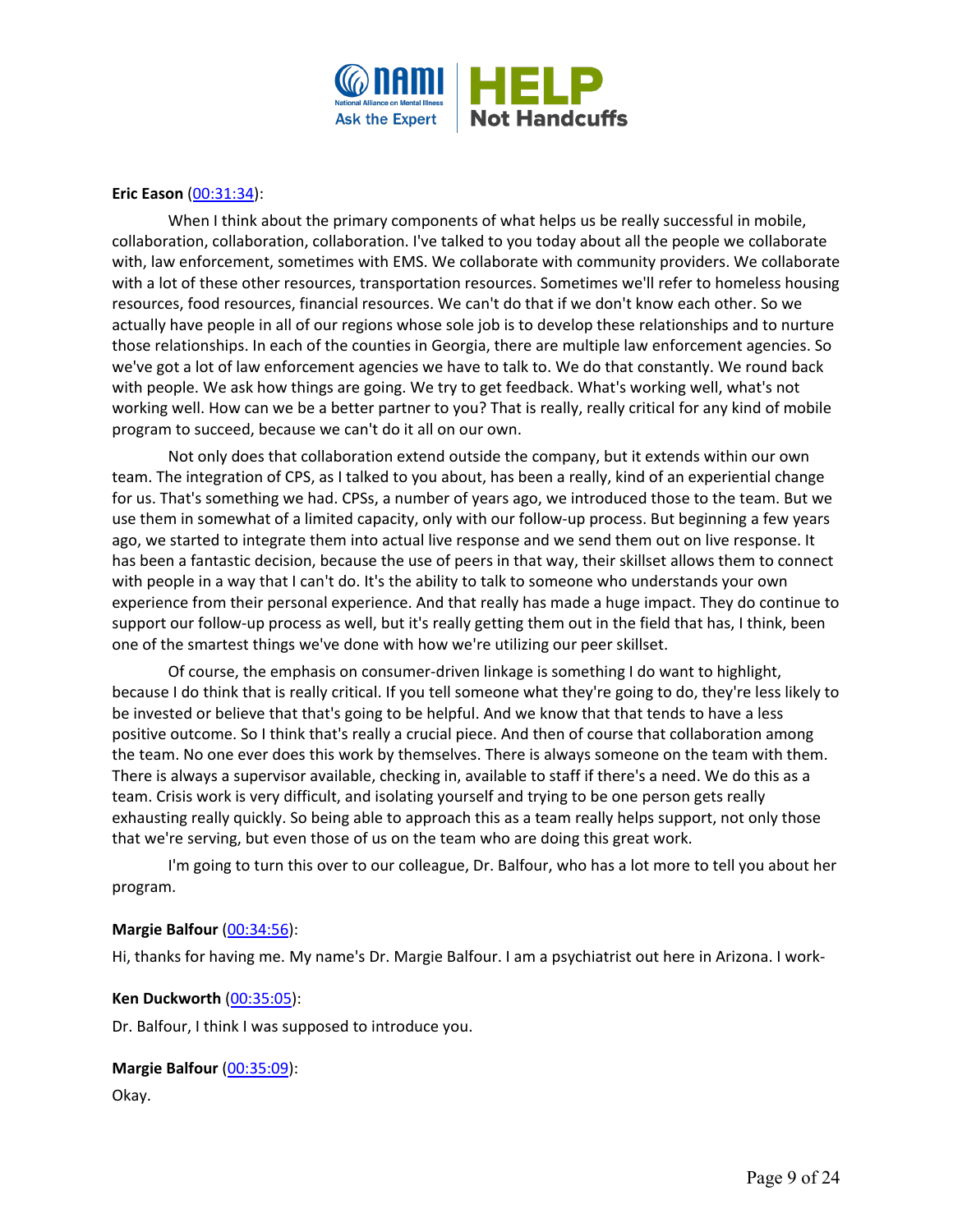

### **Ken Duckworth** [\(00:35:10\)](https://www.rev.com/transcript-editor/Edit?token=GVT8M6dnETKMmCNoGh0Uugh_6TlCfHdWmi47x1WiquIqtN9GU0nLLywfhAyNNkbMTQVtdPObAkHaPz_lJzKomFNrDlw&loadFrom=DocumentDeeplink&ts=2110.24):

I want to thank our colleagues from Georgia for their exceptional and quite comprehensive approach. I haven't really seen anything that is statewide and as comprehensive as that. Forgive me for missing my cue. Dr. Margie Balfour is an MD and PhD in her spare time, who is an associate professor of psychiatry at the University of Arizona, and is the director of quality and innovation at Connections, covering Tucson and Phoenix. Her work and team covers the vast majority of the state. I'll check back in for questions. Thank you.

# **Margie Balfour** [\(00:35:49\)](https://www.rev.com/transcript-editor/Edit?token=jF0uXDotIBD5caFnCxwdJVj3O6POvbQznoD8Sppsoi2SRTLizvSsL8Xe82hw7FZuogaiip_0a123SIGWTiaMF_feELs&loadFrom=DocumentDeeplink&ts=2149.7):

I am going to skip some of my beginning because Sue did such a great job of talking about that before. I want to just step off and reiterate this point that Sue did a great job of making, which is that a behavioral health crisis is ... it's a potentially fatal health emergency. We have this system where it's often easier to get into heaven than access psychiatric care. You hear that people say that sometimes. That's because our system is difficult to access. We should expect the same kind of systemic response, with the same quality and consistency, as we would expect for a heart attack or a stroke or other healthcare emergencies. I know NAMI is a great avid advocate for mental health parity. It's just something to think about is, why do we settle for this haphazard, piecemeal system that is in most states? When, if you were calling 911 for a heart attack, you would expect a completely different level of care.

I want to make the point about a crisis system versus just the services, because I think that's a part of the conversation that gets lost a little bit. There's so much momentum now for improving crisis care, as was mentioned before. It's like every day now there's a new story on CNN or the news about some cool new program, like CAHOOTS out in Oregon, or one another community that has a really cool mobile team, or one that has a really cool crisis line. All those programs are necessary and wonderful, but we really need them to work together as a whole crisis system.

Just like your region has a whole system for when people get into trauma. There's level one trauma centers and level two trauma centers, and there's EMS, we need a similar system for crisis. Where we have all these different services, many of which you've heard about in this webinar and the ones before, and they're kind of illustrated in this slide where you've got ... there's no one size fits all. There's mobile teams, and there's phones, and there's post-crisis, and there's crisis residential, and crisis respite, and facilities and all kinds of things. But they need to work together in a coordinated way towards common goals. That way, instead of individual programs here or there that are expected to solve a large problem, you've got all these different services working together so that they're more than the sum of its parts.

Three things that you need for a system to work is accountability. So if you're saying we want the system to be working towards common goals, well, who determines what those goals are? And how do we hold the different parts of the system, the different programs and different organizations and agencies involved, how do we hold them accountable to working together towards those goals? Oftentimes, that's tied to the governance and the financing structure, which I'll give an example of in a bit. The other thing we need is collaboration. Eric just talked a whole lot about collaboration. In crisis care, in particular, compared to other parts of healthcare, there's so many ... such a broad group of stakeholders. So it's Behavioral Health, but it's also emergency care, and 911, and schools, and justice, and jails and police. So you really need a culture where people get together, communicate, and problem solve.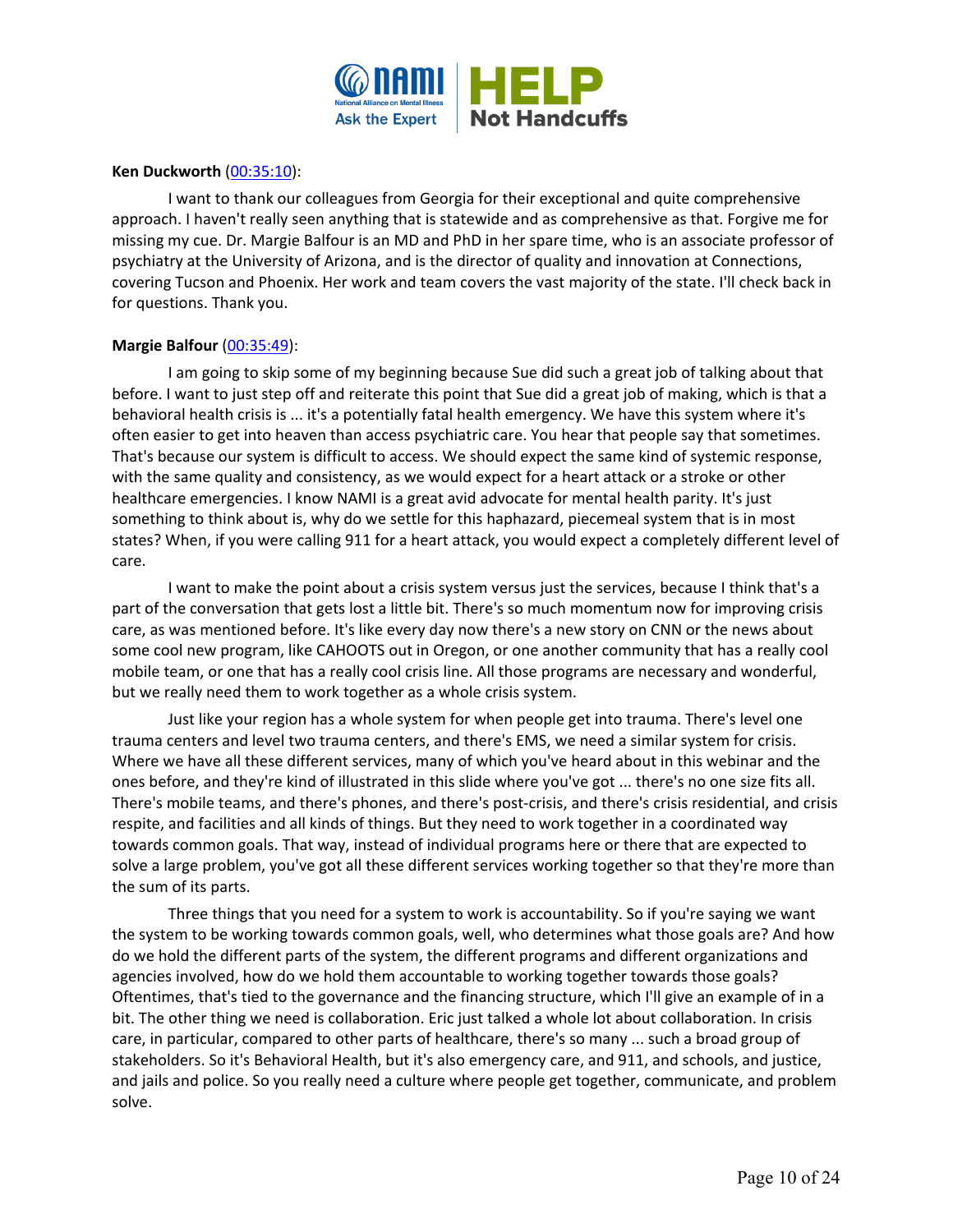

# **Margie Balfour** [\(00:39:45\)](https://www.rev.com/transcript-editor/Edit?token=STl1afQ72dYW7S1YqWYymyHoL72qp0rT_U1PK3L5dncjIZQVwPXmfQ3h3Yet5gRl5tVGUl6G0Rbzn3QeRErFQ2pe1HI&loadFrom=DocumentDeeplink&ts=2385.27):

And then data. I'm a nerd. I like data. We really need ... If we are saying that we're working towards common goals and we're trying to achieve these common outcomes, how do we know if we're doing it? How do we know if there's something that we need to focus on and improve? It's always good to make decisions based on data versus anecdote. The Arizona system, I'm going to talk about as an example of where these things come together.

Another reason I want to talk about it is because in Arizona, the whole crisis system is funded and managed through the Medicaid department. There's a lot of discussion with all of this momentum around improving crisis care about where the funding's going to come from and should we move funding around from public safety and police budgets, or government budgets, and this and that, to fund this kind of stuff. This is health care. This is going to get kind of soapboxy, but what other type of medical emergency would we say, "Well, where's the money supposed to come from?" Other than the ones with a psychiatric diagnosis, we don't go, "Well, where's this money going to come from to send ambulances to respond to heart attacks?" That's just expected, that health insurance should cover that.

In Arizona, this is all done via the Medicaid system. So here's our state. We don't have a hundred and something counties like Georgia, we have 15 very giant counties. Very spread out. The state's divided into three regions, the north, the south, and the central, which is Maricopa, which is Phoenix. I'm going to be talking about Tucson, which is where the star is in the southern region. In Arizona, our Medicaid department is called AHCCCS, which stands for Arizona Health Care Cost Containment System. Which, I thought it stood for access to care, but it stands for that. Actually, though, it explains one of the reasons why Arizona has invested so heavily in crisis care.

Arizona was the last state to even have Medicaid. It wasn't until the '80s, in response to a lawsuit around mental health. Part of the settlement for that lawsuit was that people were entitled to a continuum of mental health care, including crisis care. So in order to meet the terms, the state had to buy into Medicaid for the first time in the legislature. Because it's kind of fiscal conservatives out here, they wanted cost containment in the name of the department. So we were the first state then to get a statewide managed care waiver. Where instead of just people popping up and putting on a shingle and sending bills to the state because you want to open a clinic, the state actually has a waiver where they can contract with managed care organizations to take all the money from various sources and administer it. The advantage to that is from the very beginning, some ... I don't know how policy wonky folks want to get, but from the very beginning, people have had to think about the system as a system, versus just clinics that pop up and send bills to some department in the state.

The way that it currently works is the state's divided into these regions. And then AHCCCS, our Medicaid department, they contract, they put out a competitive bid process for people to apply to be the regional Behavioral Health Authority. We call them RBHA, for short. And then the one that we have for the south is Arizona Complete Health. It's part of Centene, which is one of the big insurance companies. So they have a contract with the state that says they're supposed to provide crisis care. And then they contract with all of us crisis providers. So we're one of the crisis providers. There's a couple of different agencies that do the mobile teams. A different agency that has the phones. But all of us contract with that one single authority. They're kind of like our benevolent overlords.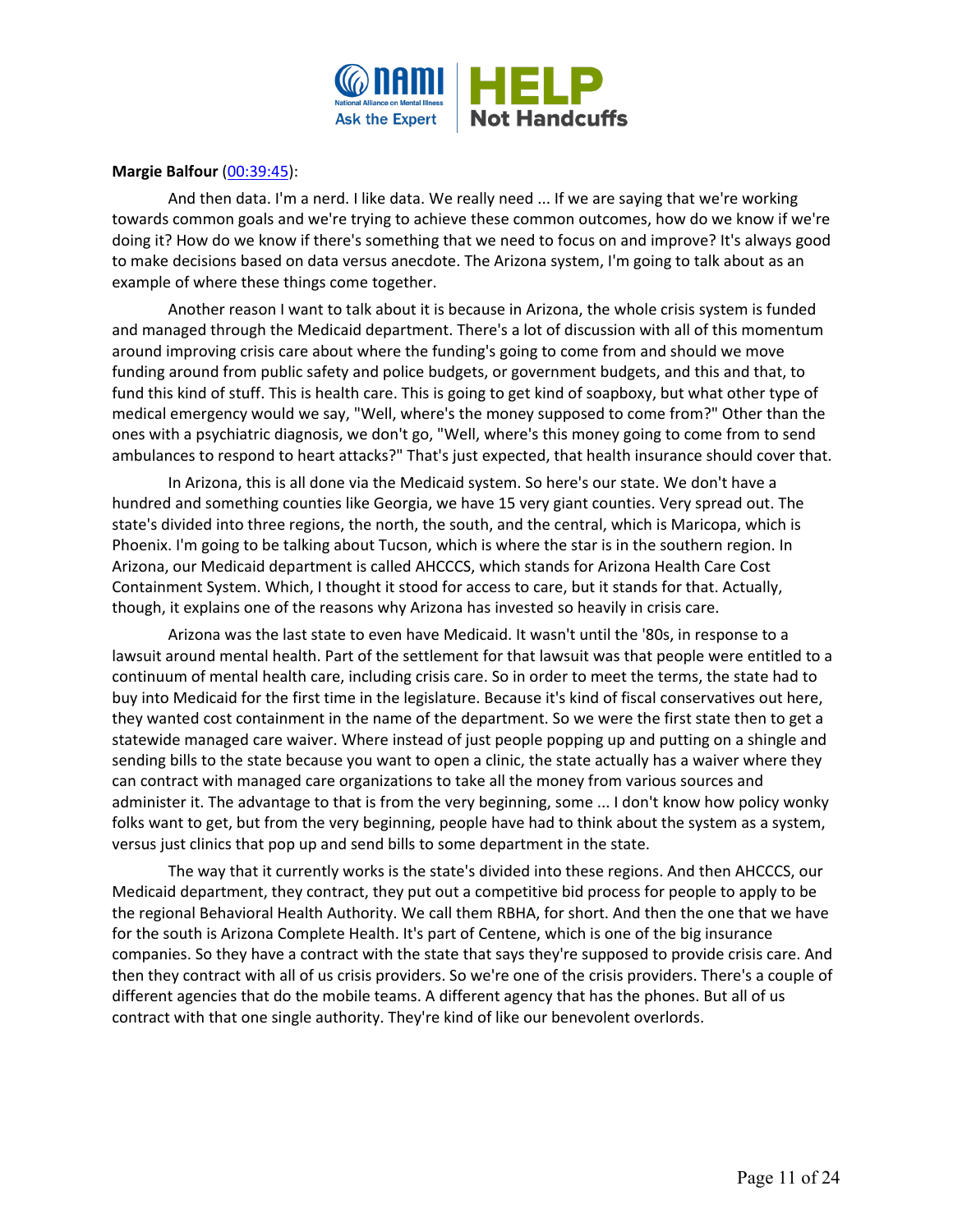

# **Margie Balfour** [\(00:43:51\)](https://www.rev.com/transcript-editor/Edit?token=Cmdt1Wcc3gUt1NSsGVEyG16snmkMgPoaHKIAQ7gIob1eP63BzAOoBnrLWG1gKJw-pLpamyueRdDeaeBDCjnKTlp_vMI&loadFrom=DocumentDeeplink&ts=2631.75):

And then the money, they braid different funding together. There's the Medicaid funds, which is most of it. SAMHSA has funds that are given to each of the states that can be used for crisis care. So that's included. There's state funds, and then there's some local county funds. They take all of that together and they keep track of what can be applied to what. But from our perspective, we have a contract with the Behavioral Health Authority to provide crisis care. So you can see that that structure kind of has this idea of accountability and oversight, it's kind of baked into how we're structured. What that means for the crisis system is that there's a central place where someone is planning it out as a system, and that there's a central place where someone is responsible to make sure that everyone else is being accountable to doing what they're supposed to do in the system. Kind of like the conductor over here, where all of us providers are like the orchestra. We're all supposed to be working together, but if one of us is out of line, then they can say, "Hey, you need to get with the program. This is what we're doing."

And then the other advantage of this is ... this again is why there's been such an investment in crisis services, is crisis is a great example of where the clinical goals and the financial goals are actually pretty well aligned. Which is important when you're advocating for services like this, especially if you're out in red state land, like me. So what I want as a psychiatrist is I want my patients to not be languishing in emergency rooms, to not be locked up in jail when they have a mental health issue that they need treated, and to not be locked up in the hospital if they could potentially be able to be well in the community. If you're paying for stuff, you want those things too. Because it's a much better use of taxpayer funds to have people well in the community rather than in those-... to have people well in the community rather than in jail, emergency rooms, and hospitals, which costs a lot.

Another way of showing how these things are all aligned is, this is data from the Southern Arizona system where it shows the arrow at the bottom is going towards the clinical goal of care in the least restrictive setting, the most community-based setting. And also that fiscal goal of having care in the least costly setting where at the far end is the person out in the community and they can call the crisis line. The Arizona crisis line for Southern Arizona gets about 10,000 calls a month. They resolve about 80% of those on the phone via many of the things that Sue talked about with being able to do counseling, make appointments for people with that care traffic control function.

Then if they can't resolve the crisis on the phone, then they can dispatch the mobile teams. Again, very similar to what Eric was just talking about, where they've got software on their phones with GPS and blinky dots, and they can tell who's where and dispatch them. It's two different agencies that are the mobile teams, but they're centrally dispatched by the crisis line, which is a third agency. But it's having that structure with the behavioral health authority that keeps it all working together.

If they do a face-to-face out in the field, then they can resolve about 70% of those in the field. For those that need a higher level of care, we have our crisis facilities, which I'll talk about it in more detail. But there's ours, which is the largest in the Southern region, but there's also some smaller ones out in the rural areas. Collectively, after an overnight stay, about 60 to 70% can be discharged back to the community after an overnight observation stay. And then there's post-crisis follow-up care from a variety of different programs that keep people stable in the community.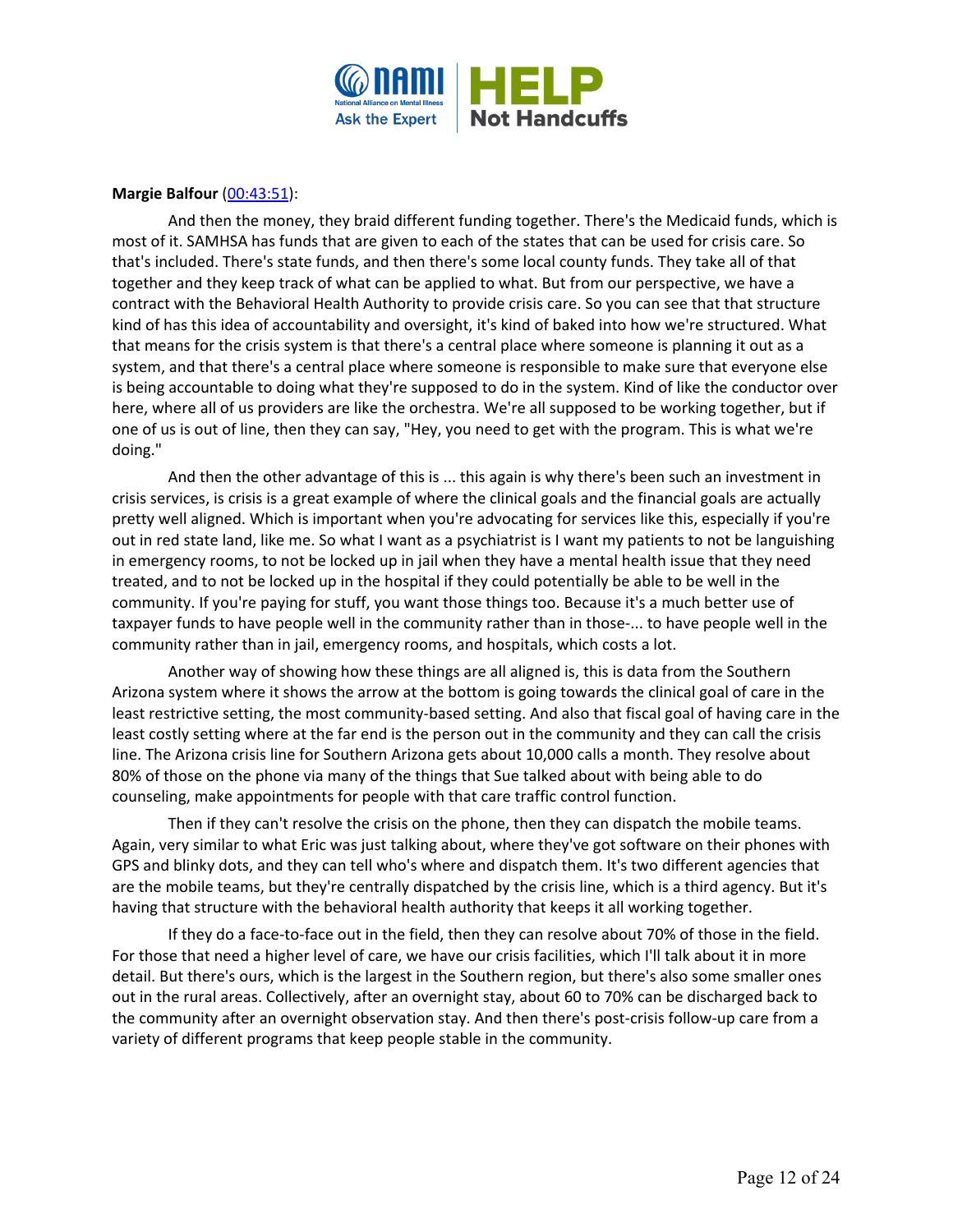

# **Margie Balfour** [\(00:47:57\)](https://www.rev.com/transcript-editor/Edit?token=TKJsZ89_o1fQ_lDAFAKJHkTkrAe5UutKeEZEBeMllI4ASu4YbpBglCu_yPGnuiumMFcJCp7TTgClomSc9MwXh3aXKC8&loadFrom=DocumentDeeplink&ts=2877.6):

At every point, along here, it's baked in to have easy access for law enforcement. Because if one of the goals of the system is to keep people out of jail then the police are the people that... they have the people that we're trying to keep out of jail. So we need to treat law enforcement and the justice system as a customer, just like we treat our patients and families as customers. So at the crisis line level, we began with protocols to transfer calls back and forth. Now there's actually crisis line staff co-located in the 911 call center with access to their dispatch programs. They are able to intercept calls and then they never make it to the police path of responding because they're intercepted early.

If I'm at my house and I call the crisis line and a mobile team has to come see me, their contract says they have an hour to get to me. But if I'm an officer calling from the field saying, I need a mobile team to come help me, they have a half hour. So there's things like that, that incentivize a preferred response, prioritize response to police. There's some mobile teams that are dedicated to respond with police on. There's also co-responder teams, the whole bunch of different ones, which we'll talk about, but there's all these different things to make that relationship work better. Then there are crisis facilities as you'll see, are really set up, they're designed, to be easier and preferable to the officer to use than jail. As a result of all of this working together, you were all working towards these goals of decreased jail, emergency room and hospital use.

Now to the officer on the street though, it's not all lined up in that nice, pretty schematic with everything, all lined up like that. To the officer on the street or the family member or a person on the street, there's all of these different services and how are they supposed to know which one to access for what? That's where this concept of No Wrong Door comes in. We have all of us providers, we all are different agencies, but we all say, "Well, we're not going to say, 'The officer brought someone to quote the wrong place.' Maybe instead of our center, they should have gone to the detox place across town."

We're not going to tell the officer to put the person back in your car and go on a wild goose chase and drive them to somewhere else. We're going to say, "Thank you, sir. May I have another?" And then we will get the person to where they need to be. We don't put that back on the officer or the person and the family member that's trying to get help. So that whole working together to really focus on getting the person where they need to be is that No Wrong Door. When you hear people talk about No Wrong Door, that's part of it what it means.

At the center of this for Tucson Pima County is the Crisis Response Center. This is the crisis center that my organization, Connections Health Solutions, operates. It was built by the county. They had a bond election and opened in 2011. We have been managing it since 2014. The county owns the building. But again, the services are financed by Medicaid and the RBHA. So it's healthcare dollars that are the operating budget. That's why it's sustainable. The county had a capital investment, which was great, but it's healthcare funds that fund the ongoing care. It was designed to be an alternative to jail, emergency rooms and hospitals. We serve about a thousand adults and 2,400 kids per year, 0 to 17, mostly adolescents. Again, we've been managing it since 2014.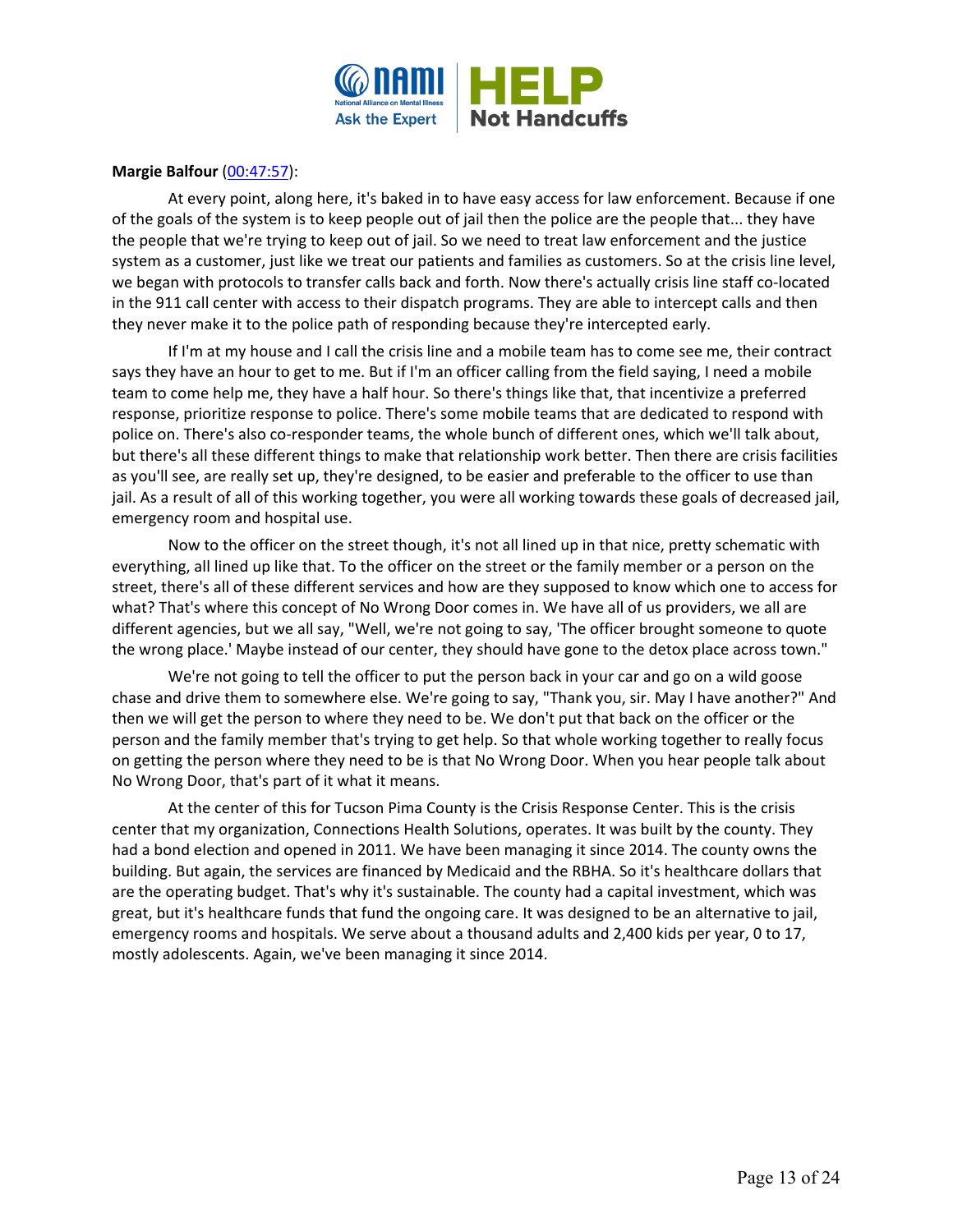

# **Margie Balfour** [\(00:51:43\)](https://www.rev.com/transcript-editor/Edit?token=vJMaVnxviOq3aTUardj0wv7HxyYVjJShGtdLu7RamEOXhdGv1ZJfc65WC-T5sKuK3Dx5lbFwGuknQXUbyqmbGSOunrs&loadFrom=DocumentDeeplink&ts=3103.16):

It is the law enforcement receiving center, with its No Wrong Door approach. There's a walk-in function of it where urgent care, where you can do walk-in and say, "I'm new to town and need to be hooked up with services. I'm out of meds." And we see people in the clinic setting and get people on their way within a couple hours. The heart of the operation is the observation unit, which I'll describe in detail. Then we have a short-term subacute unit for people who need to stay another couple of days for adults. It was meant to be a place for the community to come together. So there's space for various colocated community programs that depending on whether or not we're in the middle of a pandemic, may be in the building. Like post-crisis wraparound, things like that.

As part of the school campus where... It's on the county hospital campus, which is run by Banner University of Arizona, we have a breezeway that attaches us to their emergency department. The call center is in our building. The bond also built inpatient psych unit where most of the involuntary admissions go. There's the Mental Health Court there too, also does some criminal stuff.

The clinical model is this concept of... This is our old mission statement... is we address any behavioral health need at any time. That is the mindset that you need to run one of these places. I'm sure many of you have heard of CIT or Crisis Intervention Training, which is the 40 hour training that a lot of police agencies do. And which is becoming the standard of what communities should be doing with their police officers, where they are trained to recognize signs of mental illness, to deescalate people and divert them to treatment. Well, if you ask an officer to divert someone to treatment, their first question is going to be, "Divert to what?"

For that reason, the original CIT framework talks about how CIT is not just that training, even though that's what we typically associate it with. It's a whole community response. That includes a place for officers to bring people because they're busy and they have crimes to fight. If you send them on a wild goose chase and go sit in the emergency room for hours, they're not going to be able to do their jobs. So the original CIT framework actually lays out the criteria for an ideal law enforcement receiving facility. These two in the middle are highlighted because those are the two that are hardest to do well when we go around the country and see systems that maybe having some trouble, which is the "No clinical barriers to care," and, "Minimal law enforcement turnaround time."

What does that mean? That means when we take everybody. A lot of places don't want to take people who were, and this is where psychiatry gets it's bad reputation for being difficult to access. People who were too agitated, too violent, too acute. We like those people. We want those people with us. We don't want to turn them away. Because then they'll go to an emergency room and not get the care they need. And probably be restrained and all kinds of terrible things, or go to jail. We feel that we're a specialized setting. We have the staff, we have the training, we have the space, to be able to help deescalate people and not have to resort to that kind of stuff and get them the treatment that they need. We don't use security. We feel that our staff are highly trained. So why would we defer to someone who has less behavioral health training?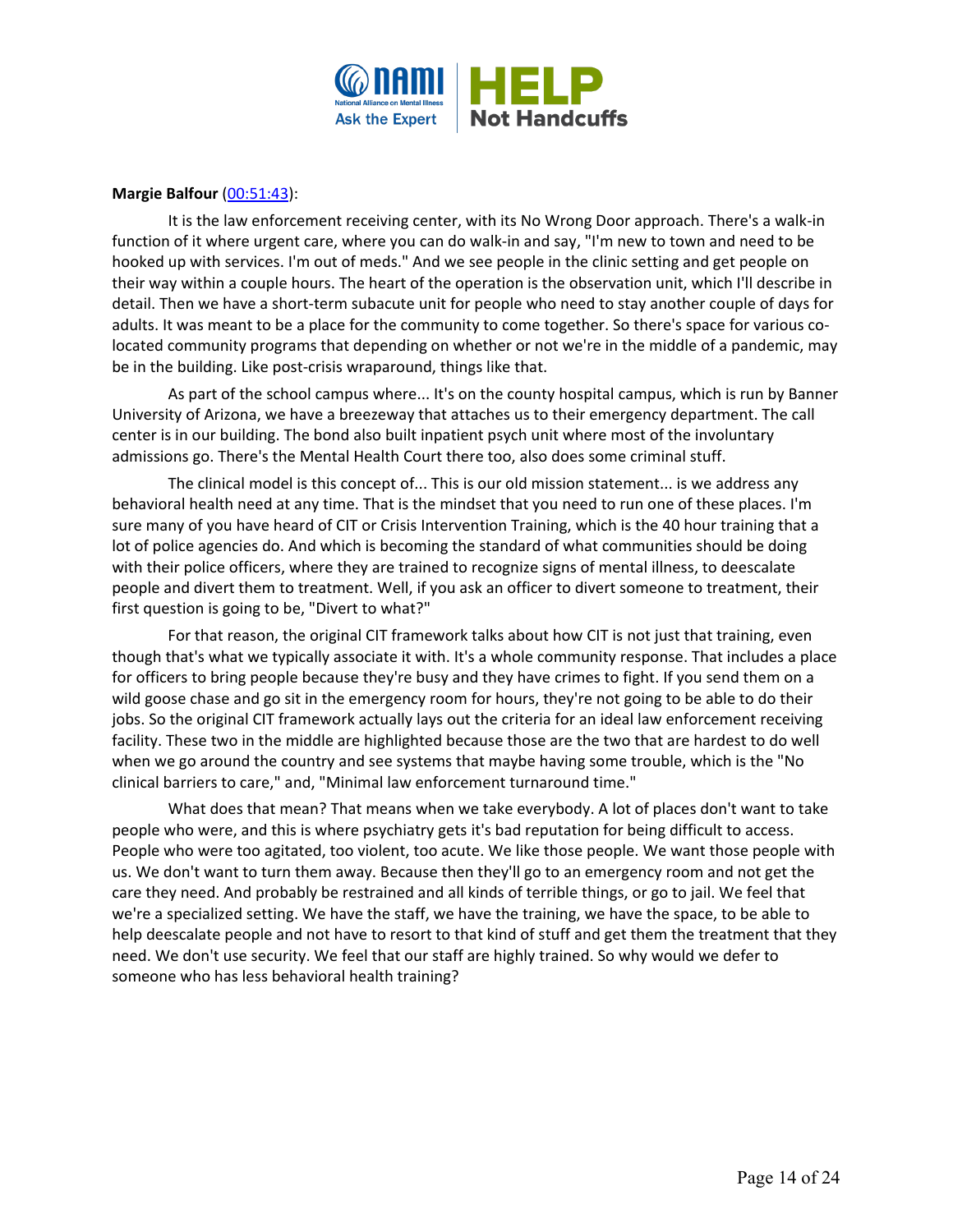

# **Margie Balfour** [\(00:55:15\)](https://www.rev.com/transcript-editor/Edit?token=pd5HzMM0RLziqPPK0BBdy9M9EX4OFKOiFSD6ybW_B3J6oCOxNZ6rOeMBKBlnLYWrf3o-pqT1qKFhDiQjzmgFLt0nkNI&loadFrom=DocumentDeeplink&ts=3315.88):

Again, we try to figure out how to say "Yes," rather than look for reasons to say, "No." People can be intoxicated. They can have co-occurring substance use issues, need detox. That can be voluntary, involuntary. We don't require medical clearance prior to arrival, because like our Chief Medical Officer likes to remind us psychiatrists, we did go to medical school. So we could do the medical clearance ourself. We never, ever, ever turn law enforcement away. The research shows that when you have a receiving facility, CIT works better. Officers are more likely to bring people to treatment and you reduce arrest. You reduced people waiting at ERs and unnecessary hospitalization.

This is part of our approach with law enforcement. Police, what they don't like, is they don't like to wait. They don't like to be turned away. They don't like people hassling them about taking their guns off. So they have their own entrance via a gated sally port. They can get in and out quickly. We were told it takes 20 minutes to book somebody into the Pima County Jail. So we get them in and out in 10. They don't have to walk all over the place, trying to get their work done with people telling them take their guns off. They've got everything they need right back in their entrance. They've got an office. They can do their paperwork. Their own bathrooms, refreshments. National donut day, they get donuts. Again, they're just in and out. And they prefer to come to us rather than take someone to jail, because we're actually easier and nicer.

This is the observation unit. This is where people stay overnight. The one on the left is the youth unit. The one on the right is this the adults. It's an open area. The reason why is a few different reasons. One is if people are potentially a danger to themselves or others, the way you keep them safe is to be able to observe people. So it's open, instead of little rooms like the emergency room, so that staff can keep eyes on people and keep them safe. Also, because if you think about what happens in an emergency room, if you go in there because you say you're suicidal. They put you in a room by yourself, they take all the stuff out of it so you can't hurt yourself. They have a sitter who's supposed to come and sit there and watch you and not talk to you about why you're there. And then you stare at the wall for like 12 hours without much treatment. That is not very therapeutic.

Even in the old psych hospitals where we had meds, back in the 40s and the 50s, there was this idea that having a place for people to be able to interact with each other was in and of itself therapeutic. So people can get up and walk around. Our peers are there, talking with people one-on-one, sitting with people and talking, doing groups. There's interaction that's happening and it's flexible so that we can accommodate if we have big surges in volume.

The heart of the operation is really this interdisciplinary teamwork and interdisciplinary care that we do. We start with a different mindset where we don't immediately go, "Oh, this person is really.... They got a lot going on. We need to work on getting them a hospital bed right away." We assume that we're going to resolve their crisis. We say, "Okay, this person has all this stuff going on. We are going to work to resolve that crisis." So we've got a plan and we're going to spend... We got 23 hours and we were going to do all we can to resolve it. We do that through interdisciplinary teamwork. We have a psychiatrist, nurse practitioners 24/7, our peers, nurses, techs, case managers, social workers. We really want to intervene early. We measure our door to doctor time closely and try to get people seen within a couple hours. To start medication if that's what's needed to be done. We can do detox, start Suboxone. We're doing groups, peer support. All kinds of interventions.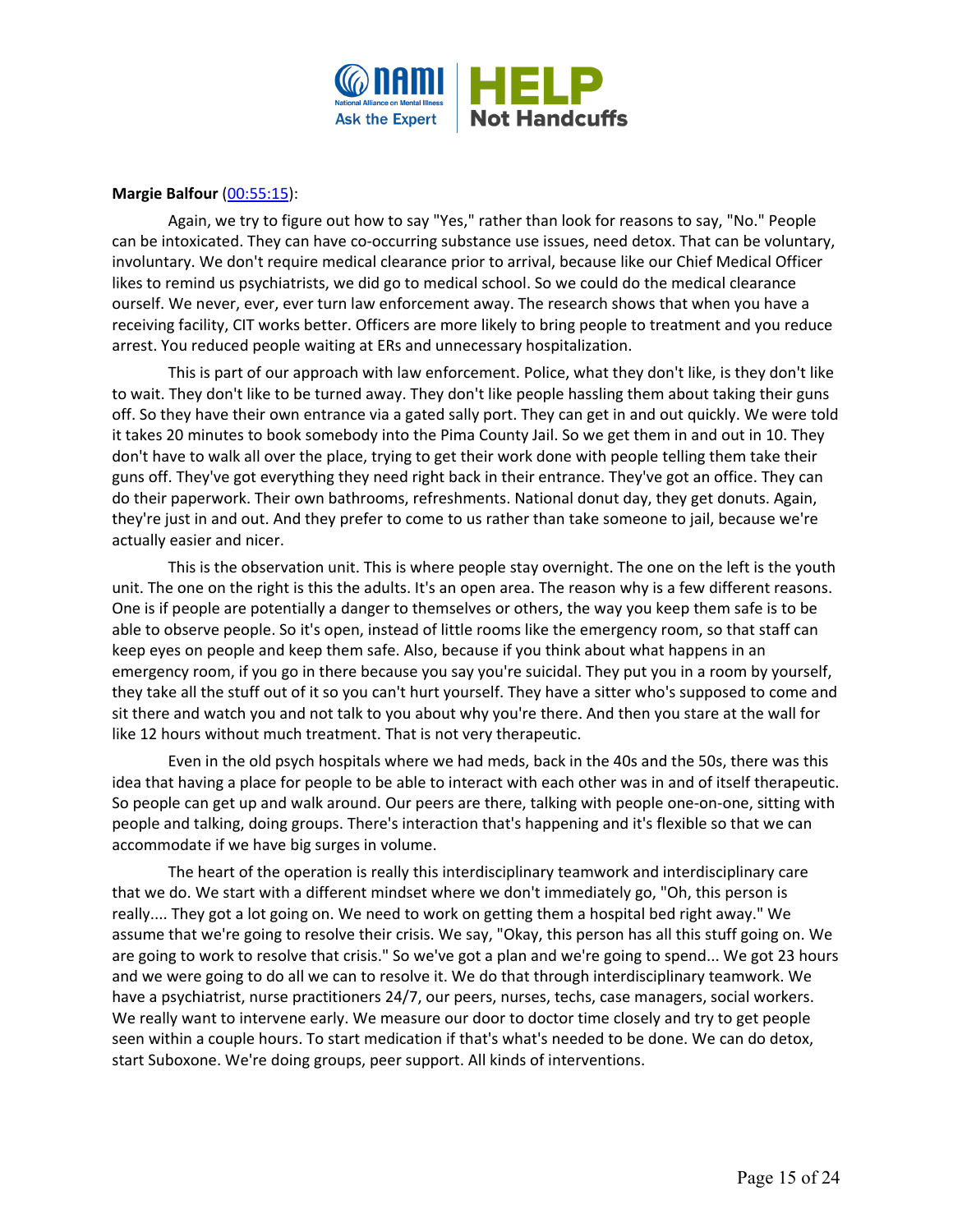

### **Margie Balfour [\(00:59:10\)](https://www.rev.com/transcript-editor/Edit?token=SwmOUL7Db-LRGlNUG21HQMdWfJVLe0yza1mP5eXZ8mDmj-2e0TsCpUir4AL445Dpn83J-0oGzpnIeQzpD0fvxZQbDfw&loadFrom=DocumentDeeplink&ts=3550.17):**

Then really proactive discharge planning. Immediately our social workers are on the phone with families, clinics, trying to figure out what's going on with that person. Because we know that we got to hear from the family to really know everything. And the clinic to see what is it that we can do to get this person stable in the community. Then after that, once they're assessed again, if we haven't been able to meet all their goals, then we pursue going to the hospital. So it's kind of a flip. We assume we're going to be able to send folks home. And about 60 to 70% are able to go to the community the next day. We look at our readmissions and there about 2% come back within a couple of days. And then we have special programs for our people who come a lot, we call our familiar faces.

I won't go into this for the interest of time, but I'm a data nerd. So we have worked out outcome measures where we look at things like, how timely are we? What percent are we sending home versus the hospital? If people come involuntary, how often can we get them engaged and convert to voluntary status? Our law enforcement turnaround, that kind of stuff.

Tucson police, you could talk a whole 'nother hour on them. They have done a lot of really progressive stuff around mental health. They've got dedicated teams, plain clothes teams. They also have detectives that focus on finding people. They started this after the shooting in Tucson where Congresswoman Gabrielle Giffords was shot, where they want to... How can we find people before they thought through the cracks and get them connected to care without having to have either a tragic outcome or use the justice system? And so they've got detectives who help with that. Here's some of the outcome data. This shows our law enforcement drops every month. The circles are our turnaround times. So 10 minutes or less. The light part of the bars is the people that they're bringing voluntarily, which is really a testament to one Tucson police, and they really buy into the mental health model. But two, because if the police have a place to bring people, they will engage people that they normally... there's some people they would take to jail, or some people they would just leave the scene because they didn't have anything to do with those folks. And they will engage them. One of our docs calls it the Uber police. They will say, "Hey, wouldn't you like to get somewhere where we can get you some help?" And they'll bring them voluntarily. You can see over the years, the number of mental health transports has just increased and increased because they've bought into the model and they have a place to bring people to and get them help.

Early on they looked at some of the outcomes around the things that tend to land our folks in jail. If people are trying to get them off the street into jail, because they need some kind of treatment, they call them nuisance calls or lifestyle calls where it's things like these low level things like civil disturbance, vagrancy. This group in Ohio we're working with has aggressive jaywalking. So the calls for those have been decreasing since starting this kind of partnership. Also how they respond to people who were suicidal in the community. When someone's in their house and they're suicidal and there's an order to come and pick them up and bring them in for an evaluation and the person says they're not coming out, sending the SWAT team makes no sense. But that's what was the standard thing that most cities do. That makes no sense. So they now have the co-responder teams do that.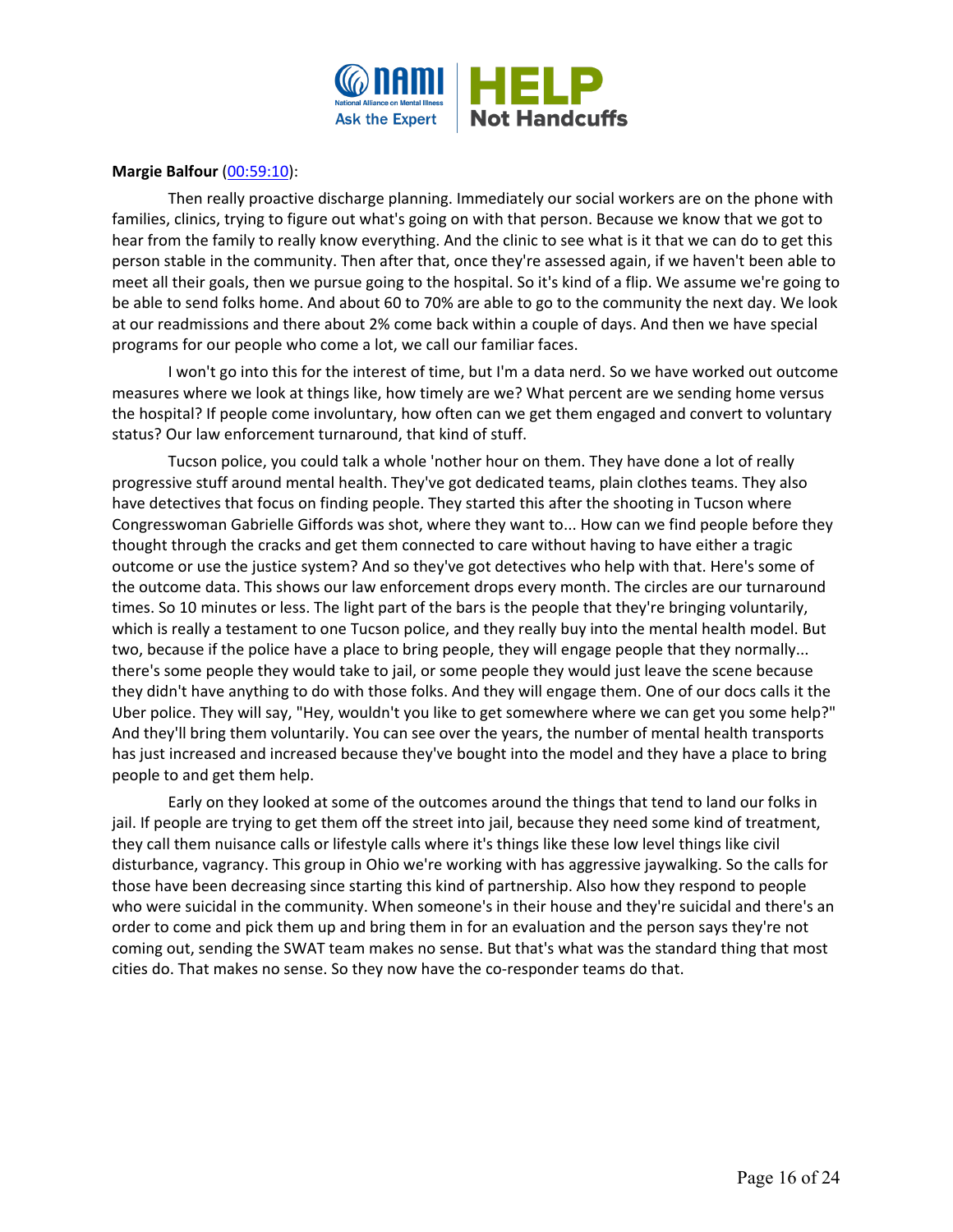

# **Margie Balfour** [\(01:02:49\)](https://www.rev.com/transcript-editor/Edit?token=CRcdRVGrKP3357KT7KXuHu3L3zE0TxZPfVvZq-mGdu5ziAdmNb-KIb6BJa7559WdzxV0CzyJOHat4wADA76qMjJ82CY&loadFrom=DocumentDeeplink&ts=3769.06):

Speaking of co-responder teams, there's a whole, you hear about co-responder teams. There are so many different models of co-responders. There's no one size fits all. We actually went out to LA and saw their model, which is the pioneering one where it's the cop and the clinician riding in the car and they're going from call to call to call. That makes perfect sense for downtown LA. Tried it out here. It didn't make sense because it's so spread out and they had all this wasted time just driving around. Now instead of riding around together, there's dedicated mobile teams that respond when police need them and they arrive separately, but then they arrive together... or they leave separately, arrive together. And they've actually focused on not just decreasing people going to jail, but then if they bring people to treatment, can they get them engaged voluntarily versus having to resort to a civil commitment?

The Deflection Program is focused on substance use. Opiates in particular, but also meth and the other substances that they're around. This is a peer that co-responds with police and focuses on the overdoses. They have the option to not arrest people for having drugs and paraphernalia. So they've been connecting people to treatment rather than to arrest. Then the homeless outreach team, that's a co-responder team with one of the officers and a peer in homeless recovery, who works for one of the housing agencies. They're out in the parks, mostly engaging people.

This was done... It's on the Crisis Now website like Sue was referencing. This was done by our former Medicaid director, showing that if you want to make the financial argument with all this is the money that's spent on crisis. But if you look at what's the return on investment from decreased hospitalizations and emergency room visits, it makes financial sense to do. When you look at where the money comes from and you see here Medicaid and private insurance, they're not contributing anything. Somebody with Blue Cross can come and call the crisis line, get seen by the mobile team and taken to our facility and getting taken care of. And at the end of the day, the funding that covers that care comes from state funds or Medicaid funds or indigent funds because private insurance doesn't pay for it. So if you want to make a parity argument, that's a good one.

Lessons learned is that the solution to... When there's been a health problems, everyone always wants to jump to, "We need to build more beds." And I would say that it's more about having a system where the right people are getting the right levels of care and in the community as much as possible. That way you can save the beds for the people who really need them. Just having a culture of No Wrong Door and figure out how to say, "Yes, rather than look for reasons to say, "No." We have a great system and I'm very blessed to be a part of it. Just want to make the point that it didn't happen overnight. This is the 20 year evolution down in Pima County in Tucson, where it started with the Mental Health Court and CIT training. Over the years it's been exponential increases. For community to come together and start to create a crisis system, you've got to start somewhere.

The last thing I want to point out is just some tools. Sue mentioned the SAMHSA guidelines and the Crisis Now websites that has a whole lot of stuff on it. And then there's a report that I was part of as well, that put by the National Council that talks building on the whole Crisis Now model. But I'm also talking about how do you actually then create a system with the governance and the financing? What are the standards that you need to rate your crisis system? That was recently released just this March.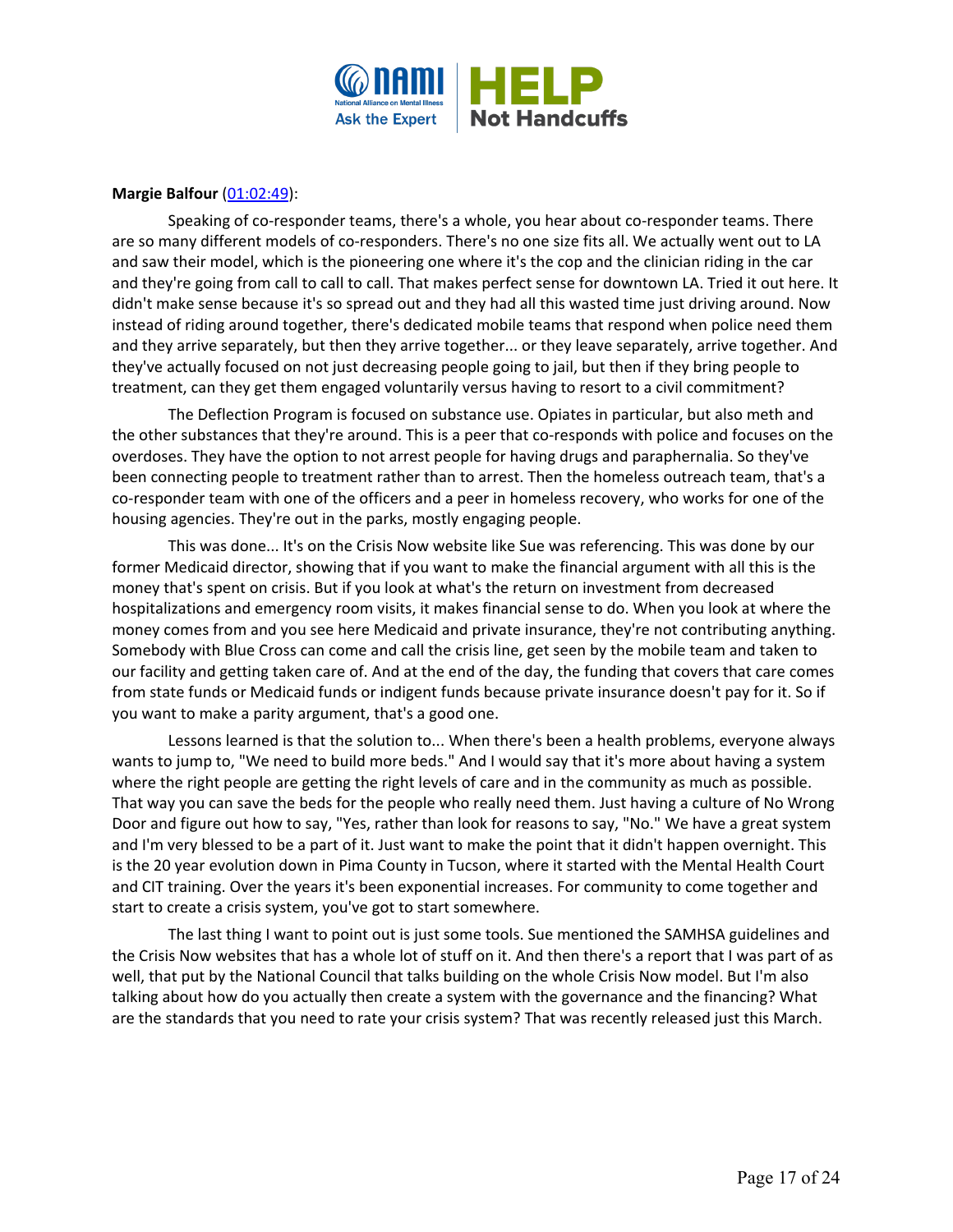

### **Margie Balfour** [\(01:07:08\)](https://www.rev.com/transcript-editor/Edit?token=v94SMLgZEoiqrTlbmPFU-a_p2d2_BQumOAGaL4UypLf3C4eG_g8dwyHooAInc8j6fSlZxPw30IJqxiH89ciKb2FM094&loadFrom=DocumentDeeplink&ts=4028.78):

With that, I'm ready for questions. We are a learning site through the Bureau of Justice Assistance. So there is federal funds to have someone come visit us for the jurisdiction is interested in seeing what we do.

# **Ken Duckworth** [\(01:07:30\)](https://www.rev.com/transcript-editor/Edit?token=QxAWkRkCkbE4nE2jXpo10n-aomAJ7aSzaUyL8I5S71LZdjp-_6dkyku9Gk5UtrT7RSBO5R8kRQFWC_ERzSR73d-OQ3w&loadFrom=DocumentDeeplink&ts=4050.03):

Yeah. I just want to say, we seem to have attracted the actual best ideas going in this space between Georgia and Arizona. Those were fantastic presentations. One of the most common questions is, "What can I do in my state or community to jumpstart this. And how can I learn or connect with these speakers?"

# **Margie Balfour** [\(01:07:55\)](https://www.rev.com/transcript-editor/Edit?token=JQfhhfykaM4l1WbfERbzxCWgmRSo5bX1XETBNMs-C5mLIaFCxUjtPaPFzmskDr0gCde6ngftTsWu5yljFvZT7owwyyk&loadFrom=DocumentDeeplink&ts=4075.52):

Well, my email is there. So feel free to email me and we're, are potentially may expand into other states. So we're happy to talk to people about that. As far as like what to jumpstart in your community is, every community has its own... When I did my training in quality, you want to ask, "Where's the pain?" And in some places, there's a whole momentum from the hospitals because the ERs are full. In other communities there's a bunch of momentum from the County and the Sheriff, because the jails are full. You find who's going to be a good convener to get people together. It could be the County. It could be the Hospital Association. You heard from Judge Leifman in Miami, he was the convener. But just to get stakeholders together, to start talking about what do we have? And then how can we build on what we have? Even without spending any money, just having people together to talk about how all these different components of this-

#### **Margie Balfour** [\(01:09:03\)](https://www.rev.com/transcript-editor/Edit?token=FB3dBaQ1XihOiyQ3lKj2fapai193B-37uZIc0o0m-vxrdEgRU89H86ZBPvxh-w1FFW-9cVnUBkynTm8MPZn9U3y3q-g&loadFrom=DocumentDeeplink&ts=4143.8):

Just having people together to talk about how all these different components of the system should work better together is a great start.

#### **Ken Duckworth** [\(01:09:09\)](https://www.rev.com/transcript-editor/Edit?token=pfd1mVg2dtF90Z2CT_y0VSFQQmJxS1VIfAJ-Z0L_KwbfbtOEOXmR2bIdpBv_jZpskRNYU8R0KRvyeTmtb8gEzvncVzc&loadFrom=DocumentDeeplink&ts=4149.17):

Thank you, Margie. How about our colleagues from Georgia? How would you answer that question?

#### **Sue Ann O'Brien** [\(01:09:14\)](https://www.rev.com/transcript-editor/Edit?token=60qSwNmHuo_AVpU-ebFjBG7HZLQJLld444PN-1yncyB99-HUcSHvcOnl3Vsfdr1a9Sg3h8tYAhnak_lulVwfmxdgGTY&loadFrom=DocumentDeeplink&ts=4154.03):

Sure. So very similarly. Obviously, it all starts in your local community in making those connections with key stakeholders and partners. I don't know if my email was in the PowerPoint, but I did just put it in the chat. Somebody asked about how long does it take to implement the model? What are the first steps of the model? What are some of those... There are some sort of baby steps or lowhanging fruit that either individual providers, counties, or even states can take that are not a heavy investment. So I'm happy to, if anybody wants to reach out to me, I'm happy to talk with folks about how they might get started in their state.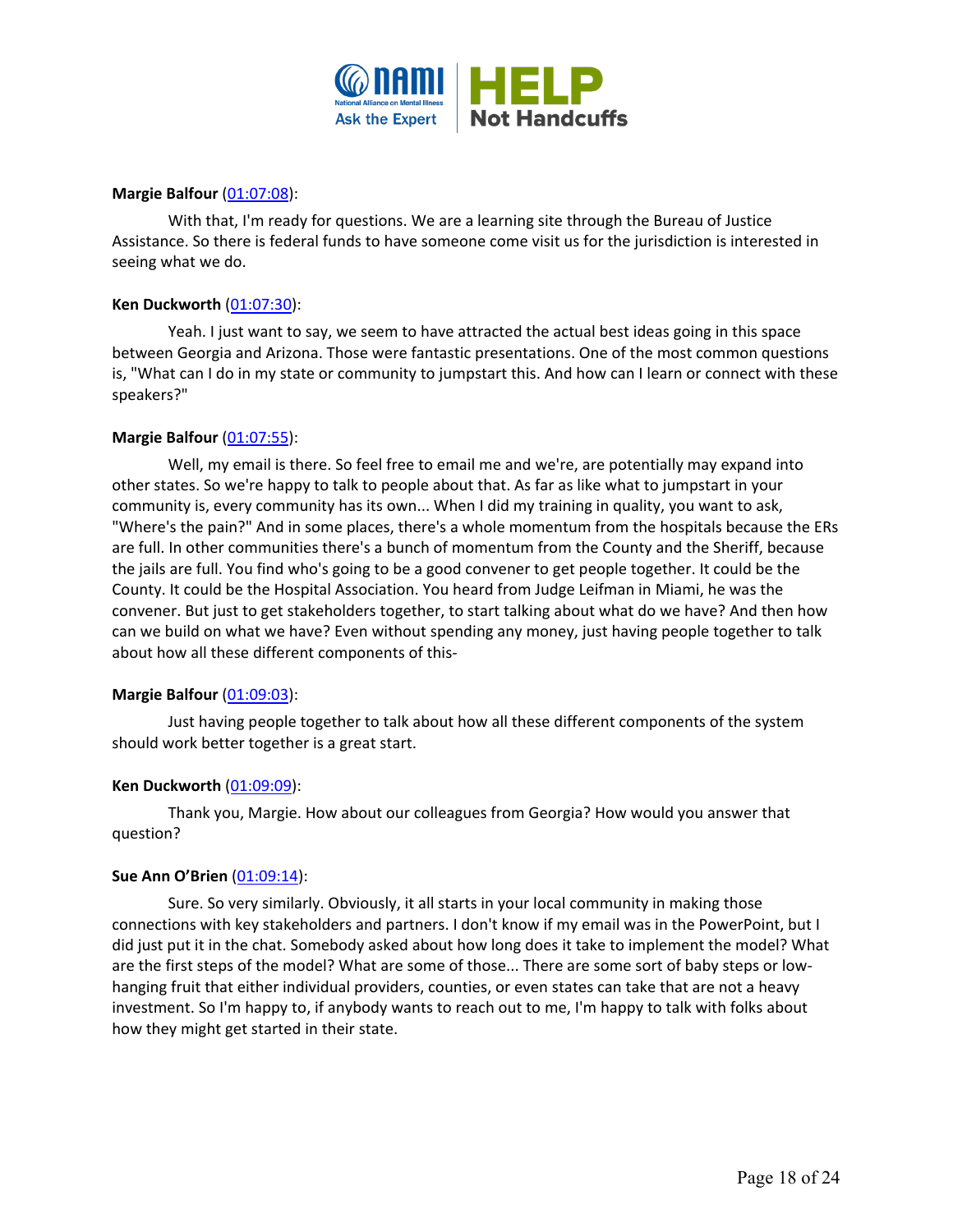

# **Sue Ann O'Brien** [\(01:10:02\)](https://www.rev.com/transcript-editor/Edit?token=_OIaRyyPWcVq8Lx6UcmPsxssL6dbwPDBg_hHi89nsdF1Q4HqokraIOB0x24OeRVrwFuj81qJOQnZmYIBWZqqPx7GDYk&loadFrom=DocumentDeeplink&ts=4202.82):

Many of you put some questions in the chat, I did try to answer some of those while Eric and Margie were talking particularly around some of the 988 questions, but I know that there might, many of you are from states that are already very actively engaged in [inaudible 01:10:20] planning. So I would just encourage you go to your state health website and see how you might get involved or what might already be happening in your state that you might be unaware of. There's so much that's happening every day, every week, it's a really exciting time in crisis, but it's moving very quickly. So it'd be understandable if there's a whole lot happening right in your neighborhood that you weren't aware of that's happening in a lot of places, which is great.

# **Ken Duckworth** [\(01:10:52\)](https://www.rev.com/transcript-editor/Edit?token=lE-cIT0r9qVN7Dwr8dlSu2gPjZlgDPmfzx-X1KG6pCq2E0KTK3cb6rIrZFqGH59Atyz2P3_s4dxfzsvmiiWcrGCBoNU&loadFrom=DocumentDeeplink&ts=4252.44):

Thank you, Sue. Eric, do you have a comment on this?

# **Eric Eason** [\(01:10:56\)](https://www.rev.com/transcript-editor/Edit?token=M9_yapBeO8s7D7x7AxI0kDyC8WdhwKFc0QE_THCoST1jwWNY9V5i5cKicC8yrb49mCYi51e6ektJN-1M6Owd39qFvA0&loadFrom=DocumentDeeplink&ts=4256.53):

Nothing to add.

# **Ken Duckworth** [\(01:10:58\)](https://www.rev.com/transcript-editor/Edit?token=d_nt2X1Kva-_02LKSu0AivoA9xQ01WgCnrH-HVHmfd4oKFX6C9_vfMiEOOkUVE-gPmQ4DuA9FX8kp6YCcBU8YzR1uqs&loadFrom=DocumentDeeplink&ts=4258.06):

Thank you. All right. So one of the questions comes up about capacity for post the crisis. So you both emphasize there's a system, it's not just a crisis team. I think that comes through very clearly and elegantly for both of your state systems. Most people experience, it's hard to get access to a prescribing psychiatrist, nurse practitioner, a DBT therapist, there's a lot of capacity problems where demand is crushing supply. So you've described a comprehensive approach to keeping people out of jail. I think the next question is how about the next step post the immediate crisis? And how are you thinking about that if you haven't figured it out completely?

#### **Margie Balfour** [\(01:11:49\)](https://www.rev.com/transcript-editor/Edit?token=JlE-QVg42tKxhQIM0kRBDpTu4LfkBjk1yDnTzm4UOohld2hFRaZfRvkie36mcx2TGSdPX9GpyGb6yHNo84gUtGtTIyo&loadFrom=DocumentDeeplink&ts=4309.17):

So we talked a lot about the front door, big wide front door. You also kind of need a nice covered back porch is what we found. So as the crisis center, we are sort of all, anyone who's presenting to us, so you could think about it as a failure of the community, be able to stabilize that person. And so we try to learn from that. So we look at why do people come back? And that is a huge part of it. Is your crisis doesn't flip off at 23 hours, 59 minutes like a light switch and yet we say, go interact with the healthcare system just like you weren't in crisis, and there's all the problems that you just mentioned. So that's where this post-crisis wraparound stuff comes in.

We've started a program that we call transitions where we have an interdisciplinary team that kind of extends that crisis stabilization episode out for 30, 60, 90 days on an outpatient basis, where they're seeing our psychiatrists, our peers are doing a lot around the social determinants of health that are maybe causing barriers to people, getting the transportation and phones and just getting them the resources that they need. And then we really want to get them more stable so that we can then have a really smooth handoff to whatever their next level of care is going to be. And yes, you want a behavioral health system that has capacity, we've also found though that when you look at it this way, that there's people who can then be handed off into primary care that wouldn't otherwise.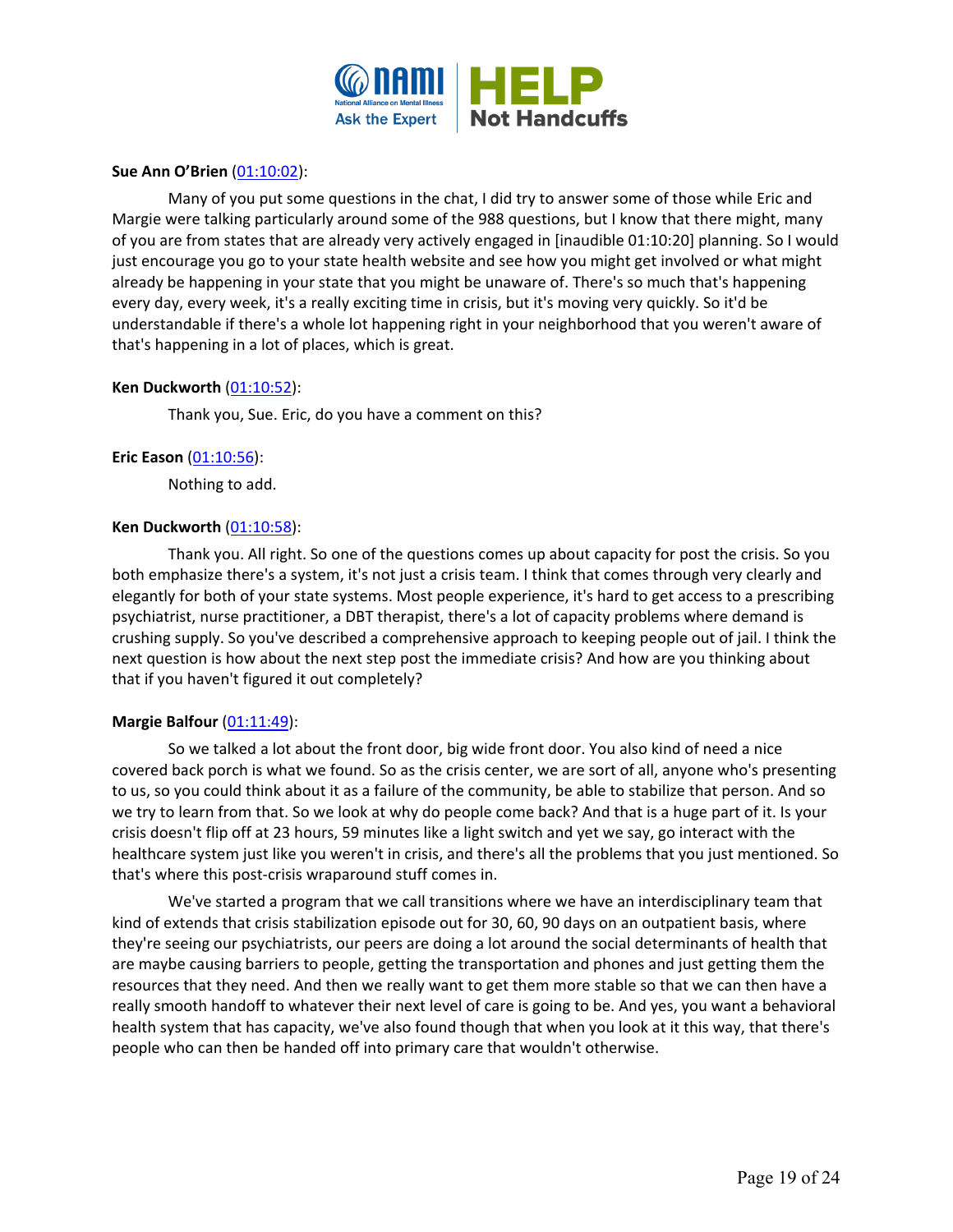

### **Margie Balfour** [\(01:13:25\)](https://www.rev.com/transcript-editor/Edit?token=TACUipXC-KP7rfW9_JI2wJBSju57yVe2P05_0lHCBqEpd254Avjxj1xiLu0TVQppTVGZS3PJSUahg8iUxOklk7w5HJk&loadFrom=DocumentDeeplink&ts=4405.16):

So, say if you call a primary cares off doctor's office and say, I've got this patient that we want to transfer for your outpatient care, she was just had a suicide attempt but now we're discharging her. Primary care doctor would be like, "Hell no, that person needs to see a psychiatrist." Versus you call the primary care doc two months later and say we want to transfer care to you, she had a suicide attempt a couple of months ago, but now she's stable on Prozac and she's got a therapist that she sees once a week and need someone to help manage her medication while she's ongoing in her ongoing care, but if you ever have a problem just call us. That primary care will take that and that opens up capacity the know-how system.

# **Ken Duckworth** [\(01:14:14\)](https://www.rev.com/transcript-editor/Edit?token=wtAX9ZebxuxsCRDnSMil9ZXhpax3B6WFx1gcpXGY0M-t6aNnsQ22haSjmlNs66qUEIIPf-bCFrR6NLGRzHsgKCBDv1I&loadFrom=DocumentDeeplink&ts=4454.72):

Thank you. How about in Georgia?

# **Sue Ann O'Brien** [\(01:14:18\)](https://www.rev.com/transcript-editor/Edit?token=UmKKXJ2rbOWv4wEU6THy_iozZjJ-2Ev6F6Hrv9PTsTVjOAStzEyb6F6l01aBayrC-ucZCbEIGcUjP8cEzazDYtkjijE&loadFrom=DocumentDeeplink&ts=4458.35):

Well, at BHL, we employ a team of peer support specialists that do a lot of that follow-up for us. So at the Georgia crisis and access line two things happen. One, we have identified a group of individuals who are frequent callers that do need a lot of extra support. We know them, we know who they are, the peer warm lines here are not 24/7 so oftentimes that defaults to us. So we do try to be more proactive and engage those folks on a regular basis. The second piece is through the software that I talked about, our own care traffic control, when we schedule somebody for an outpatient appointment, mobile crisis dispatch, or even help them secure a crisis-stabilization bed, we have ways through the system of those providers making a note when the person arrived, whether they arrive for that outpatient appointment tomorrow, whether they made it to the CSU, for example, and our peer support team is doing a followup on those folks as well.

#### **Ken Duckworth** [\(01:15:32\)](https://www.rev.com/transcript-editor/Edit?token=BUdk_PWYN3c2jCWFGhoJvliHC-AeKYCRIcon10p0MU4GI1zXPIQg9H6SbeDkx5ihpxw9qJyN_jspqgj-4gB2qJwp0qo&loadFrom=DocumentDeeplink&ts=4532.62):

Thank you. So you described a couple of different models, I believe Georgia was the first state to certify peer specialists which is great-

#### **Sue Ann O'Brien** [\(01:15:40\)](https://www.rev.com/transcript-editor/Edit?token=NILzl4bVyD3c-eg1W6ITc1UXl8ct0Qo95YtIb2Q1ruSb0QqbRALo8WU9fZbW99yRtq3Xkz5LE6g81M2FOBYhz2sa418&loadFrom=DocumentDeeplink&ts=4540.5):

They were, and they were the first to have the Medicaid code for peer support.

#### **Ken Duckworth** [\(01:15:47\)](https://www.rev.com/transcript-editor/Edit?token=dlLoZRfXm98V3TSKJm2ZGbl-2XyVLLphuXjDk7ljqtUKoeVVgDJrBgkI3Uxw4Q7WGj-Szt1gZhqmypSVE8eigtYdNIE&loadFrom=DocumentDeeplink&ts=4547):

Which is quite a feather in your portfolio of excellence in Georgia. Another question is a little, might seem unrelated, but again, if you think about the continuum, a couple of questions, people have family members who got into the correctional system, they weren't able to be prevented. Do you have services for the re-entry connection re-establishment on Medicaid connection to services? And is that part of your universe or is that beyond what you're capable of taking on?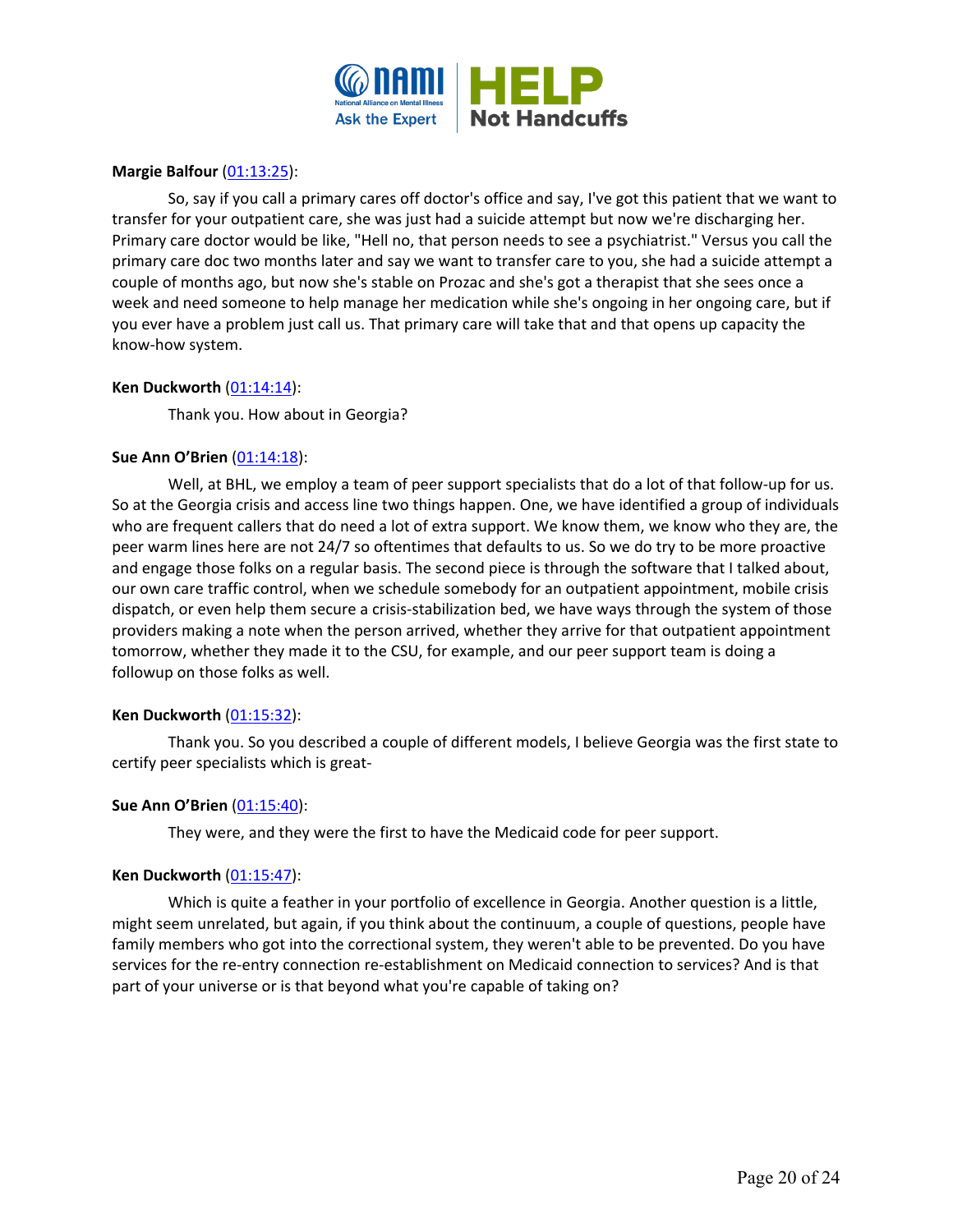

# **Margie Balfour** [\(01:16:21\)](https://www.rev.com/transcript-editor/Edit?token=N2kXhpdCTimULZK3_XTtJM4yXhC50g87MzcGk9A6_Ba1I2BMv9CsDnnU-JDN0EWUd0CJroEuGPNiPUrwzelPwVVS8Zg&loadFrom=DocumentDeeplink&ts=4581.09):

System has created, that's a goal is to help reduce justice involvement. And so just in Arizona, Medicaid, instead of being turned off when you're in jail, it's suspended so it can be turned on quickly. There's requirements of all of the managed-care plans to meet with find their people if they have serious mental illness in jail and have a discharge plan for them before they're released. So that's sort of not in our world because that's more of the outpatient world. But then there's always people that the releases aren't planned, they bond out in the middle of the night, there wasn't time to create that kind of discharge plan. So the jail has what they call courtesy transports. So they can't force anybody to go anywhere because they're released, but they will offer to transport the person to the CRC. And then we then from there work on getting them if they need to stay overnight versus just be connected with services or go into our transitions program. So we serve that function.

#### **Eric Eason** [\(01:17:33\)](https://www.rev.com/transcript-editor/Edit?token=OAlwkBzMGbBTOHAkp4_vU5QEbmNQVIG-gQbhJQ6AdWHPR7XimWXYs7p1wiTWaZgoBHDHDJtBSF4pd4dXUxGDpawuieY&loadFrom=DocumentDeeplink&ts=4653.41):

Re-entry is something that's not really a part of our book of service, so to speak, but Georgia does have re-entry coalitions at both the state and the local levels, that's actually one of the types of organization that we collaborate with a great deal. And in some areas that community is very active and we are often engaged just by virtue of having made connections. So we support it in that capacity, but it's not one of the services that we directly provide.

#### **Ken Duckworth** [\(01:18:02\)](https://www.rev.com/transcript-editor/Edit?token=3vbLrDKevs3HejLCVwYsn5ryzq3tXV-4AuKTDTTv_qdQKtg9syWWOFEbplzAc3fFUYFj6R68u1uRevnOp6oXPoVLaaY&loadFrom=DocumentDeeplink&ts=4682.36):

Understood. Two other themes of questions come up around mental health courts and the judges piece of this, and also potential changes that are likely to happen in policing and police culture. And how do you think about those two big forces as you look ahead to the future?

#### **Margie Balfour** [\(01:18:24\)](https://www.rev.com/transcript-editor/Edit?token=edYODpYIo_9ThaM8mA6BznxHFOH2O6omIV_loxBPXci1mlSb6EZ0HzOreaaJt9B5YFaaRxiT3MSV8Syw21zsAuLqF6A&loadFrom=DocumentDeeplink&ts=4704.96):

Tucson is a great model for where police culture should be going, and it's really bought in from the very, their top leadership. Our chief is the one who's being nominated for the border patrol, so he's very progressive. But from the very top, they are trying to have a culture of the guardian versus the warrior and community policing and mental health is a huge part of that. And when you listened to the chief talk to other chiefs, he talks about having these mental health programs. In addition to being the right thing to do, it's a risk management strategy because that's how you reduce your bad outcomes. They do a lot of police training and there is a sort of a generational effect where the younger, newer officers, they get it, they want to be connecting people to treatment. So I think the time is really ripe for it, but again, it needs to be done in a way where it makes the officer's life easier. It's helping them feel they're actually helping people. But I think there's a lot of positive momentum around that.

#### **Ken Duckworth** [\(01:19:48\)](https://www.rev.com/transcript-editor/Edit?token=gBTHiQb5oEQFFhoBS83wJ5KT-zCA9ZZyaKWuoX4d7vTaI0mqKZQM3-xVeYSemZKeuu11lS7BSZy2qxpvHR9eKhz05RE&loadFrom=DocumentDeeplink&ts=4788.67):

Back to our friends in Georgia. So both kind of a mental health court angle and the police culture opportunity that is happening now?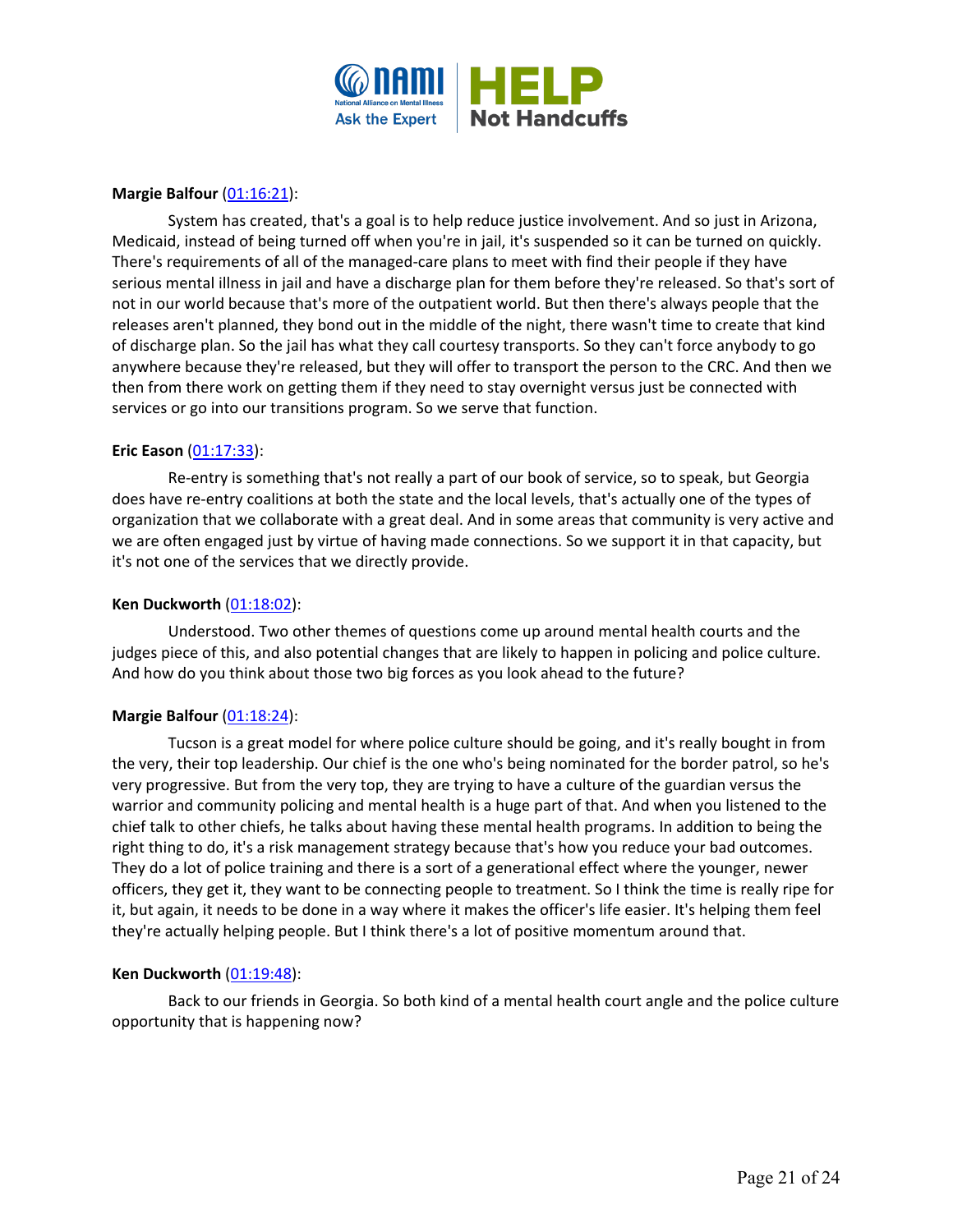

# **Eric Eason** [\(01:19:59\)](https://www.rev.com/transcript-editor/Edit?token=AI72WSUTlOqGqgnJxJR5OmlW6aEcaOKdB4BtnfeT786Dx6B3mYbYMqyOSlJyOepu0Fo1Mp2AauMgu0c-XOhxURy9URk&loadFrom=DocumentDeeplink&ts=4799.98):

I'll speak to the police culture. I do think that we find ourselves in a moment where this conversation, which is long over due is suddenly a conversation that a lot of people are joining. It's one that we've been trying to have for many, many years, and suddenly we have a lot more people who were interested in joining that conversation. I mentioned in one of my replies in the Q&A that we have a wide variation in our successes with collaborating with law enforcement. I do think as Dr. Balfour said that the folks who are younger tend to be a little more open to that concept. I find also in our circumstance that larger organizations tend to be more open to those conversations for whatever reason, it's the really small town, three and four person departments that tend to be really close to new ideas. And so that just becomes really challenging.

I think there will always be a need for law enforcement, I am not an advocate personally disbanding police and things like that. But I think it is critical that law enforcement agents receive proper training, including sensitivity and cultural awareness training about mental health, mental illnesses, things like that, but also that there are robust support systems such as mobile crisis, such as crisis lines such as community service providers to which those law enforcement agents can turn when they need that support. It's great if they understand there's a problem, but then when they have no tool to utilize or no support to access it, what are they going to do with that? It's a challenge and I think it's one that the conversation is long overdue.

# **Ken Duckworth** [\(01:21:52\)](https://www.rev.com/transcript-editor/Edit?token=g3-I0WQvgH3dXQed0T_pNA3WDKUJGKYobxERfvmyvVHapDdZsSvN91UPefi_nIMhiwrQHRikq5OXH3BbnWhmrb8h4oE&loadFrom=DocumentDeeplink&ts=4912.85):

Our last question is about training in social determinants, discrimination, racism. How do you think about that as you try to provide community? You're serving diverse communities and how does that play out in the training and in the care that you provide?

# **Margie Balfour [\(01:22:20\)](https://www.rev.com/transcript-editor/Edit?token=Zh2vi6jJCdN9sQRo_G8xa7pWZX0SKpSfDK-vM9Nave-hyVd8CGzDk6GWQ8oUq3BIXePCItQGmQHwfTBxyBPYbwORHgA&loadFrom=DocumentDeeplink&ts=4940.47):**

I mean, that's something that we are like the rest of the country re-evaluating and trying to think more about. I think starting with just looking at our data in a different way, who are we serving? How does that relate to what's the, the demographic mix and the general population? Arizona is interesting, I mean, I grew up in the deep south. Arizona is very different demographically where there's actually a very small African-American population compared to other parts of the country, the 40% Latino, and then a lot of tribal nations. And so either there's been a lot of work with tribal involvement in the Arizona system over the years. There's tribal liaisons with the crisis line who can get on the phone and kind of help bridge that cultural gap.

And so there's some cool stuff in that arena, but I think in terms of looking the question around social determinants and kind of how does that factor in, I think that's a great question and something that we need to focus more on, especially with the stigma around looking for treatment and engaging in treatment. And so it's something that we're exploring, I would just say I don't have a great answer yet because it's that we need to work on.

#### **Ken Duckworth** [\(01:23:54\)](https://www.rev.com/transcript-editor/Edit?token=-NnTlgmMtgIqi_pyUiBgoiYw9dajlosjAbmGWa-XJikNSYWs-P8RHgoy8rgZnYzXGl3gznTQKS3TWQMvJOCjDfL3-68&loadFrom=DocumentDeeplink&ts=5034.35):

Thank you. Georgia is also known for having a pretty active demographic shift that's happening over time. And I wanted to just follow up with this last question about your approach to that in your training and service delivery.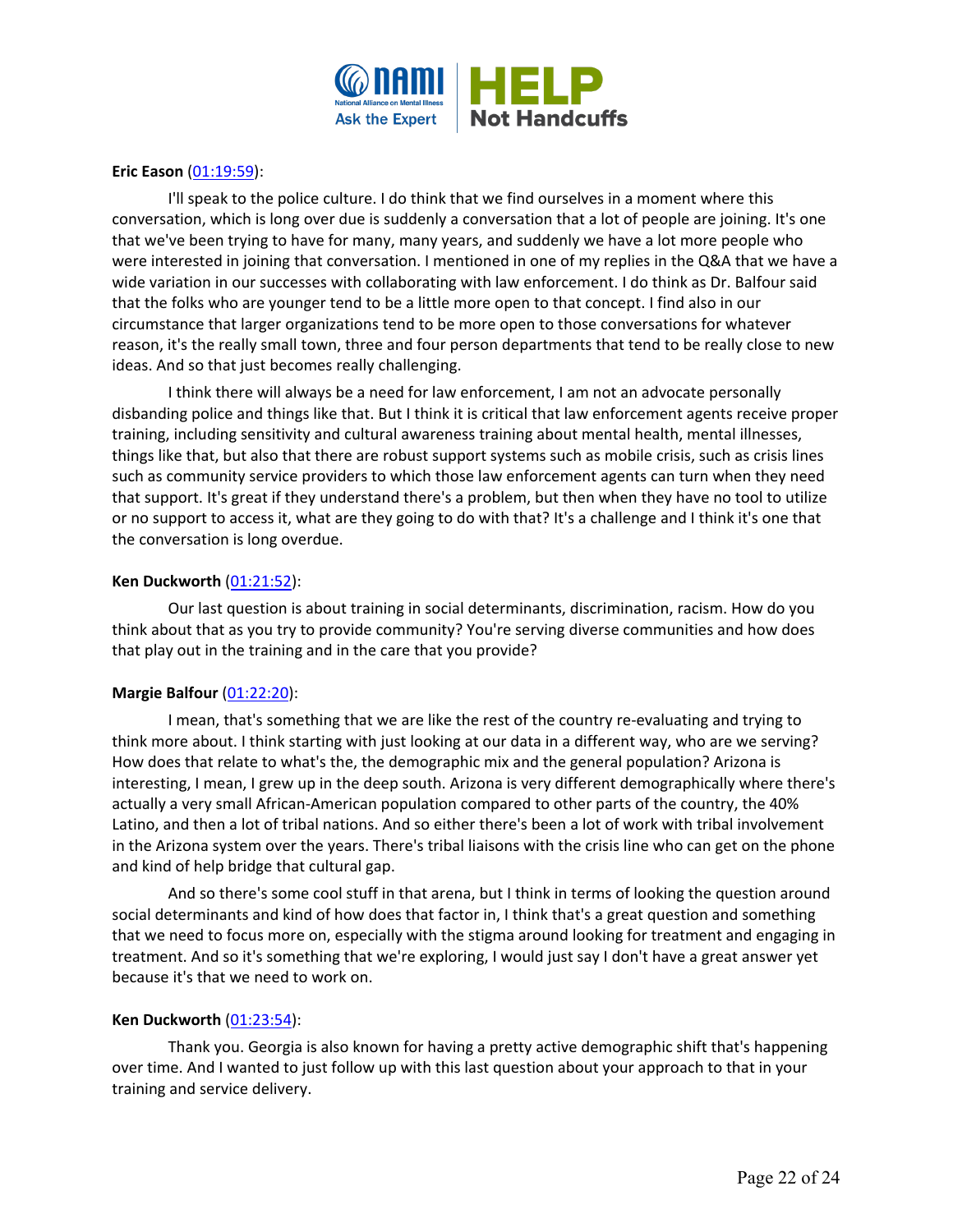

# **Sue Ann O'Brien** [\(01:24:08\)](https://www.rev.com/transcript-editor/Edit?token=M8hFOgYZEq6C3bBTXnjyadvPlCuD5OHUcdm0jHCsRa96YN2lTvKjsyDv3n5CNtRp2ZE9lzVc9y51LBG4aqhFPynNo4I&loadFrom=DocumentDeeplink&ts=5048.59):

Sure. On the call center side, we are continuously making adjustments to our training, as Margie said, making sure that our call takers are reflecting the demographic that we serve. Obviously, the demographic of downtown Atlanta is very, very different than in the rest of the state. And we see examples of this all the time, being able to connect with somebody on the phone is going to take somebody that is very skilled and can quickly cross cultures and be able to connect with somebody regardless of differences and in race or political leanings or anything else for that matter.

I did want to note that we do, and I'm going to let Eric catch a little bit more on this as well, but we do active participants in CIT in the state. And while we are not a co-responder model, we do have some of our mobile teams that do dispatch or share space with our law enforcement jurisdictions. So, again, focusing on those relationships. On the mobile side, I would ask Eric to talk about our community outreach positions in the work that they do to really try to connect people, decrease stigma and help our mobile teams get to know the people that are in the community in which they serve.

# **Eric Eason** [\(01:25:35\)](https://www.rev.com/transcript-editor/Edit?token=FQv1Ncll_uCn72LHLa083cXMGaHJWJO90V19lsTtn4lsmNVzx1x6-tazKK70pY3ThUgyRGvxjVdIXV9saqRQkxALvVg&loadFrom=DocumentDeeplink&ts=5135.59):

Yeah, sure. So, first of all, though, you may not be able to tell it from Sue Ann and me, we actually do have a very diverse group of staff members. And so I think that is a significant factor as Sue Ann said, and being able to have our workers reflect the people that we serve that is really important. We don't shy away from conversations around race and other types of social determinant factors things like that. We also do a tremendous amount of outreach in our communities, we do a large amount of education. We will support or provide or fund in some cases, assist trainings other types of mental health awareness trainings. We go into our communities and we find out, "You're having a job fair, a resource fair, okay? We'll be happy to participate. You're having a drive at your local school around this." We actively seek out these opportunities on a local level to embed ourselves within our community.

And that's not just the people in our region whose job it is to do that, they manage that, but we're sending our own staff. We're sending the clinicians, the para-pros, the peers who respond to calls to also go into these fairs and connect with people one-on-one. So that's one of the main ways that we build our connection in our communities. Just as we have people who live and work in our communities, those folks also build relationships on a very a micro local level.

#### **Ken Duckworth** [\(01:27:08\)](https://www.rev.com/transcript-editor/Edit?token=9YjJ-1jCm3FLSjlF5hxsKNohWBt2TUmpbUk8WkmnjcwONwTYuhhssl_o-umqLXh2lUkP95oTG9slumntoHXttEFftT0&loadFrom=DocumentDeeplink&ts=5228.13):

Well, I can talk to the three of you for hours. I mean, you are three of the leading thinkers in America on this essential question, which is actually the third part of NAMI's multi-year strategic plan, which is keeping people out of the criminal justice system and instead connecting them to care. I'm going to turn this, here's some resources you might want to take a look at that you mentioned earlier. The commissioners group for crisis now, the SAMHSA guidelines and the care traffic control technology. I'm going to hand it back to our CEO, Dan Gillison